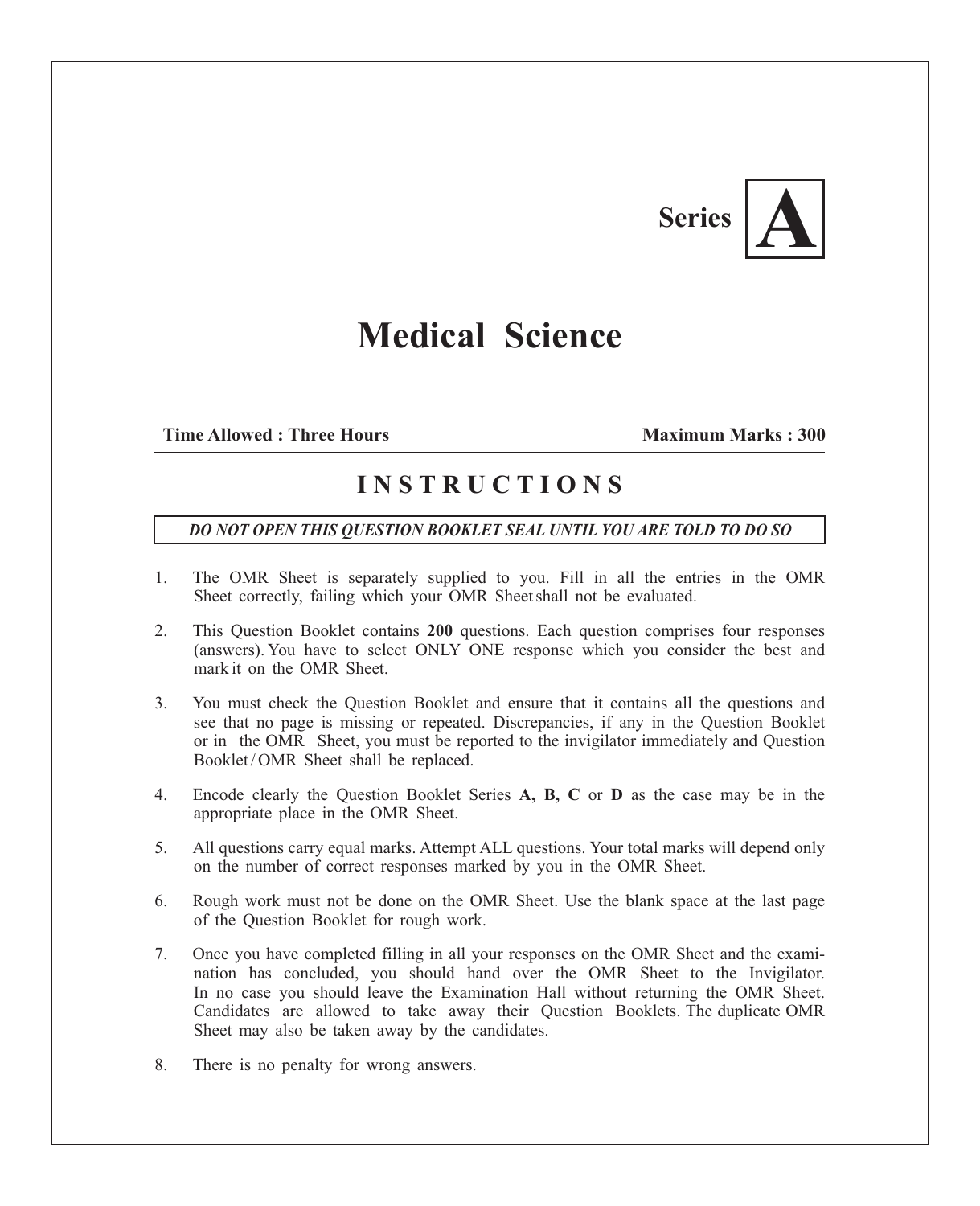- 1. Cori's cycle transfers:
	- a. Glucose from muscles to liver
	- b. Lactate from muscles to liver
	- c. Lactate from liver to muscles
	- d. Pyruvate from liver to muscles
- 2. The enzymes of urea synthesis are found in:
	- a. Mitochondria only
	- b. Cytosol only
	- c. Both mitochondria and cytosol
	- d. Nucleus
- 3. The presence of bilirubin in the urine without urobilinogen suggests:
	- a. Obstructive jaundice
	- b. Hemolytic jaundice
	- c. Pernicious anemia
	- d. Damage to the hepatic parenchyma
- 4. Ketone bodies are synthesized in:
	- a. Adipose tissue
	- b. Liver
	- c. Muscles
	- d. Brain
- 5. Methyl malonic aciduria is seen in a deficiency of:
	- a. Vitamin B6
	- b. Folic acid
	- c. Thiamin
	- d. Vitamin B12
- 6. To calculate the proper power of the intraocular lens, which measurement is most essential?
	- a. Preoperative refraction
	- b. Corneal thickness
	- c. Horizontal 'white-to-white' corneal measurement
	- d. Axial length
- 7. Giant papillary conjunctivitis is seen in:
	- a. Soft contact lens wearers
	- b. Ocular prosthesis
	- c. Hard contact lens wearers
	- d. All of the above
- 8. A 45-year old welder comes to the emergency directly from work and complains of bilateral pain and photophobia. The most likely cause is:
	- a. Infrared burn to the eyes
	- b. Acute photic keratitis
	- c. Ultraviolet absorption by lens
	- d. Retinal toxicity
- 9. Elevated intraocular pressure may be associated with uveitis because of:
	- a. Trabeculitis
	- b. Iris stromal edema
	- c. Keratic precipitates
	- d. All of the above
- 10. Which of the following is the most common presentation of retinoblastoma?
	- a. Pseudohypopyon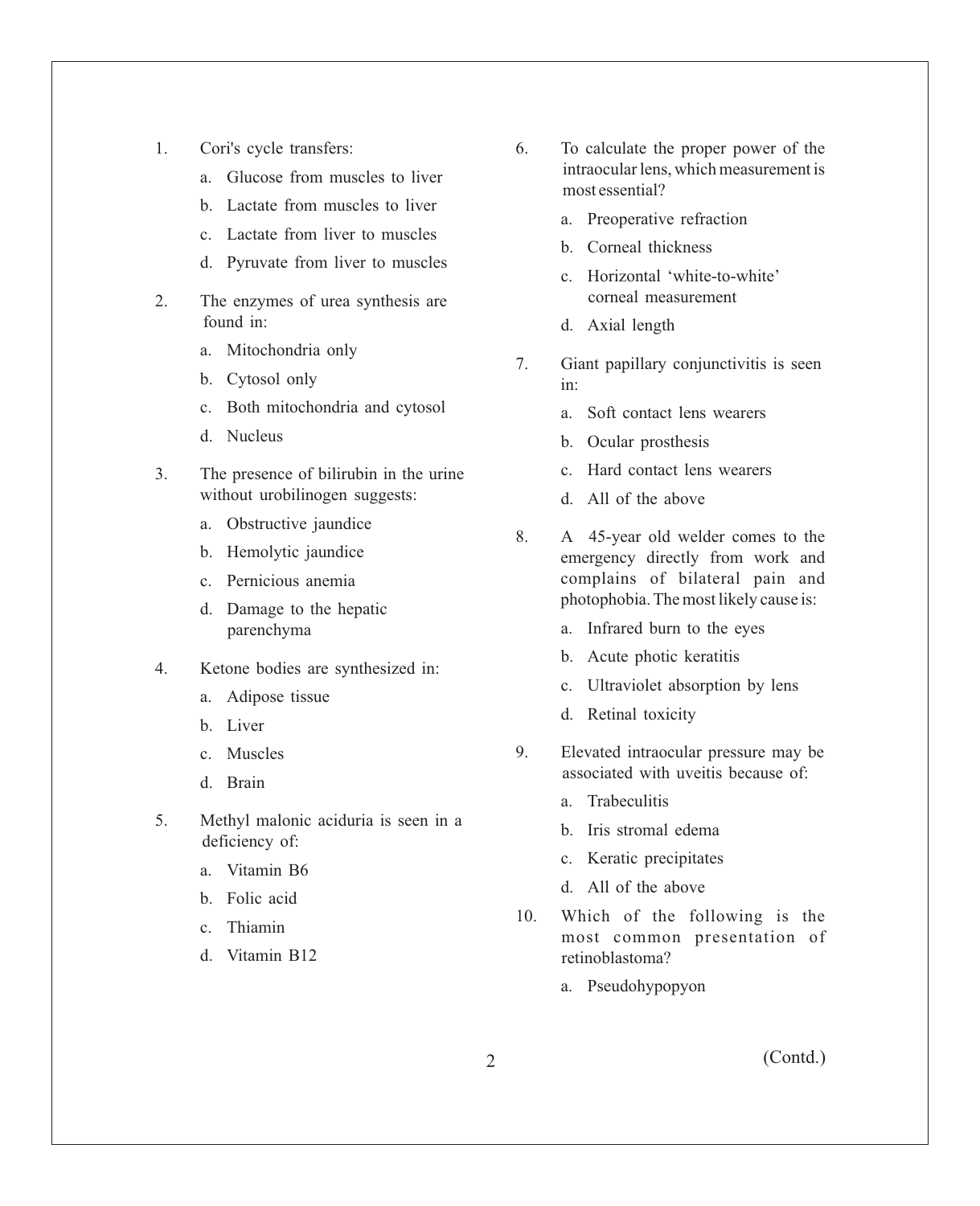- b. A red eye
- c. Leukokoria
- d. Neovascular glaucoma
- 11. Diaphragmatic hernia can occur in following sites except:
	- a. Oesophageal opening
	- b. Bochdalek triangle
	- c. Foramen of Morgagni
	- d. Inferior vena cava opening
- 12. Locking of knee joint is caused by:
	- a. Quadriceps femoris
	- b. Gastrocnemius
	- c. Popliteus
	- d. Rectus femoris
- 13. Common peroneal nerve can be rolled against the:
	- a. Neck of fibula
	- b. Neck of tibia
	- c. Lower end of fibula
	- d. Lower end of tibia
- 14. All of the following nerves contribute to sensory supply of face except:
	- a. Facial
	- b. Maxillary
	- c. Mandibular
	- d. Ophthalmic
- 15. Carpal Tunnel Syndrome is caused by compression of which nerve:
	- a. Ulnar
	- b. Radial
	- c. Median
	- d. Musculocutaneous
- 16. Anti-LKM antibodies are found in:
	- a. Inflammmatory Myopathies
	- b. Behcet' Syndrome
	- c. HCVInfection
	- d. Primary Biliary Cirrhosis
- 17. Fragile X syndrome is:
	- a. autosomal dominant
	- b. autosomal recessive
	- c. X linked dominant
	- d. X linked recessive
- 18. Which of the follwing is not an action of bradykinin?
	- a. Bronchodilation
	- b. Vasodilation
	- c. Pain
	- d. Increase in vascular permeability
- 19. Marker for langerhan's cell histiocytosis is:
	- a. CD5
	- b. CD1a
	- c. CD22
	- d. CD30
- 20. A person who is heterozygous for sickle cell anaemia has increased resistance for:
	- a. Malaria
	- b. Filariasis
	- c. Dengue haemorrhagic fever
	- d. Thalassemia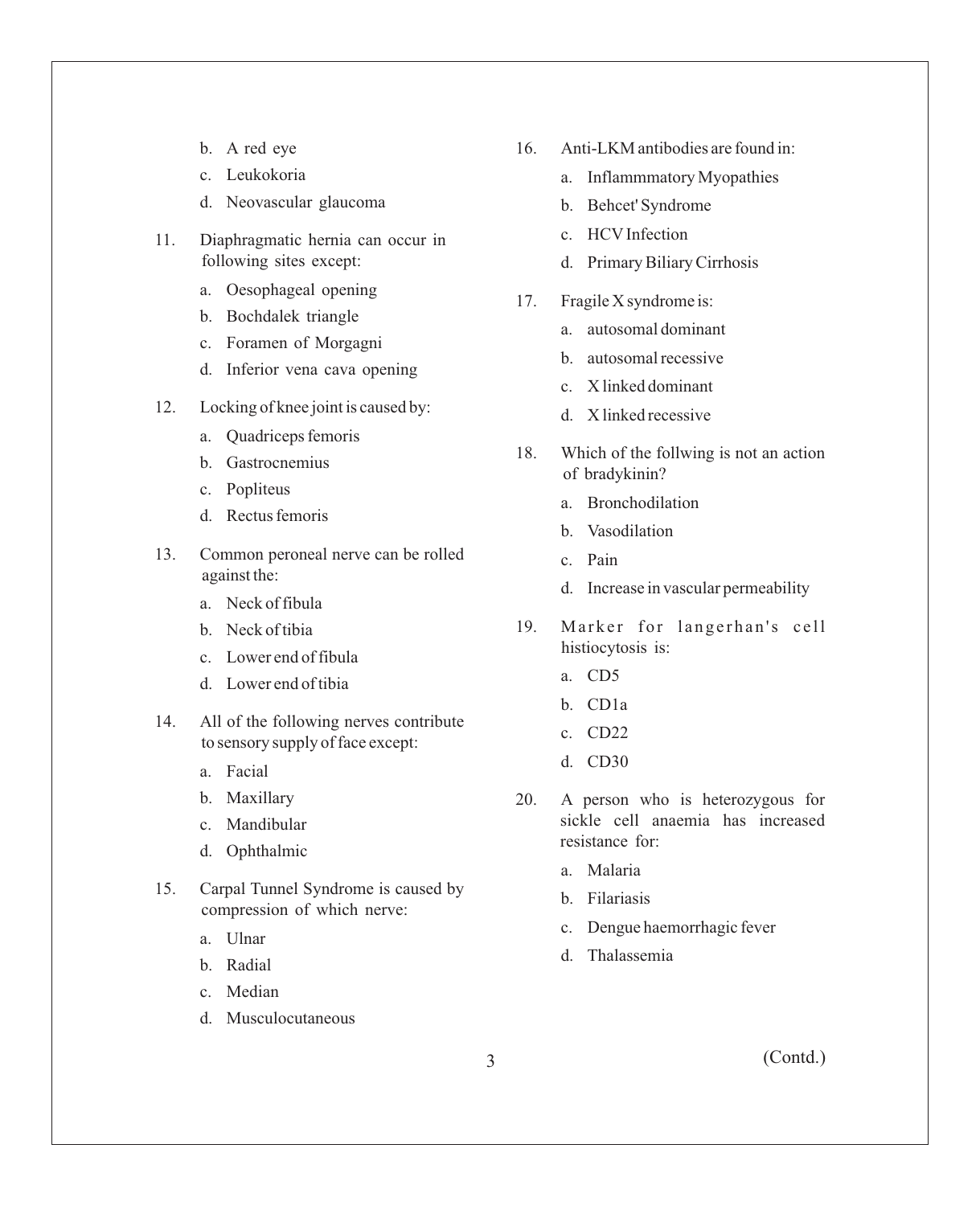- 21. A 26 years old woman has history of 4 first trimester abortions. Hysterosalpingography shows a thin uterine septum. Which of the following is the right management for her?
	- a. No active intervention
	- b. Hysteroscopic resection
	- c. Strassmann operation
	- d. Tompkins operation
- 22. Which of the following is the most common acquired heart disease lesion found in pregnancy ?
	- a. Mitral stenosis
	- b. Mitral regurgitation
	- c. Aortic stenosis
	- d. Aortic regurgitation
- 23. Which of the following Tocolytic agent causes maternal respiratory depression?
	- a. Calcium channel blockers
	- b. Prostaglandin synthetase inhibitors (indomethacin)
	- c. Magnesium sulphate
	- d. Isoxsuprine
- 24. The most common cause of post partum hemorrhage is:
	- a. Traumatic
	- b. Atonic uterus
	- c. Coagulopathy
	- d. Retained placenta
- 25. Which of the following is the most common type of anemia in Indian pregnant women ?
	- a. Megaloblastic anemia
	- b. Iron deficiency anemia
	- c. Sickle cell anemia
	- d. Hemolytic anemia
- 26. During a menstrual cycle, when does Ovulation occur?
	- a. Immediately after LH surge
	- b. 12 hours after LH surge
	- c. 24 hours after LH surge
	- d. 36 hours after LH surge
- 27. Insulin requirements of pregnant diabetic women are greatest during:
	- a. The  $1^{st}$  half of pregnancy
	- b. The  $2<sup>nd</sup>$  half of pregnancy
	- c. During lactation
	- d. The immediate postpartum period
- 28. Which of the following is the Karyotype of complete mole?
	- a. 46, XX
	- b. 46, XY
	- c. 47, XXY
	- d. 47, XYY
- 29. Which of the following is the Obstetric cause of DIC?
	- a. Diabetes mellitus
	- b. Abruptio placentae
	- c. Anemia
	- d. Epilepsy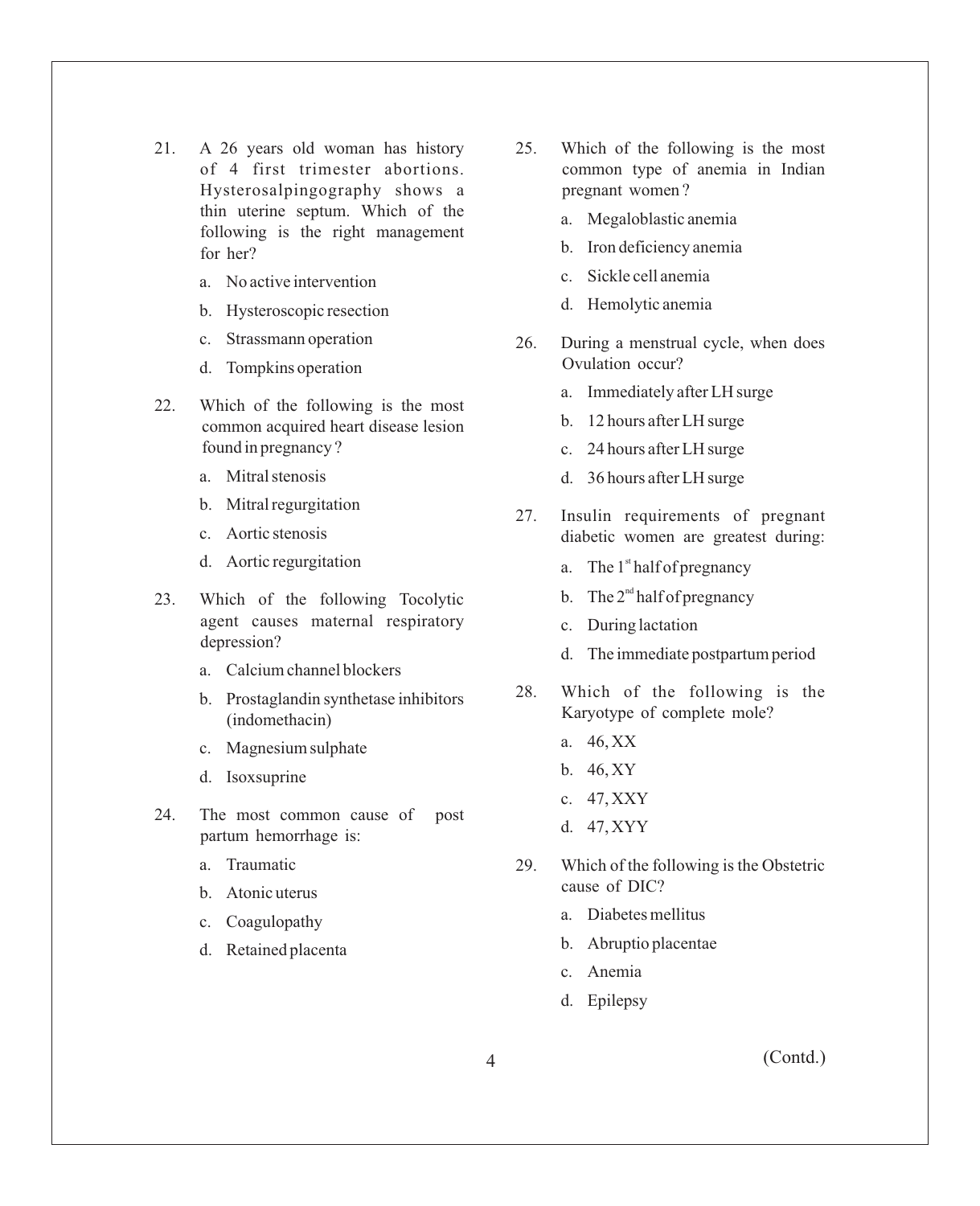- 30. Which of the following is characteristically associated with Oligohydroamnios ?
	- a. Rh isoimmunization
	- b. Renal agenesis
	- c. Diabetes mellitus
	- d. Hypothyroidism
- 31. A 24 years old primipara suddenly develops dyspnoea, chest pain, cyanosis associated with a fall in blood pressure, rapid pulse and restlessness on  $2<sup>nd</sup>$  postoperative day of caesarean section. The most probable diagnosis is:
	- a. Acute pulmonary atelectasis
	- b. Pulmonary embolism
	- c. Pneumonitis
	- d. Myocardial infarction
- 32. A 35 years old infertile woman undergoes laparoscopic evaluation. At laparascopy, the uterus and tubes are normal. The peritoneum of the pelvis and broad ligament are studded with small reddish-purple excrescences. The diagnosis is:
	- a. Endometriosis
	- b. Miliary Tuberculosis
	- c. Lymphoma
	- d. Hemangioma.
- 33. A G2P1 gets admitted as emergency at 34 weeks of gestation with painless bleeding per vaginum. She is haemodynamically stable, the uterus size corresponds to 34 weeks, is soft and relaxed , FHS is 154/min, regular.

There is slight bleeding per vaginum. The plan of management will be:

- a. Expectant line of treatment
- b. Double setup examination
- c. Gentle speculum examination to exclude local causes
- d. Emergency caesarean section to avoid risk of hemmorhage
- 34. A 28 year old woman presented with infertility, hysterosalpingogram showed beaded fallopian tubes with clubbing of ampullary end. Which of the following infection can produce this picture?
	- a. Gonococcal
	- b. Chlamydial
	- c. Tuberculosis
	- d. Streptococcal
- 35. A drop in fetal heart rate that typically starts with the onset of contraction, peaks with the peak of contraction and lasts till the contraction is over is called:
	- a. Early declaration
	- b. Late declaration
	- c. Variable declaration
	- d. Prolonged declaration
- 36. As per WHO, Severe anemia is defined as Hb level less than:
	- a. 4gm/dl
	- b. 5gm/dl
	- c. 6gm/dl
	- d. 7gm/dl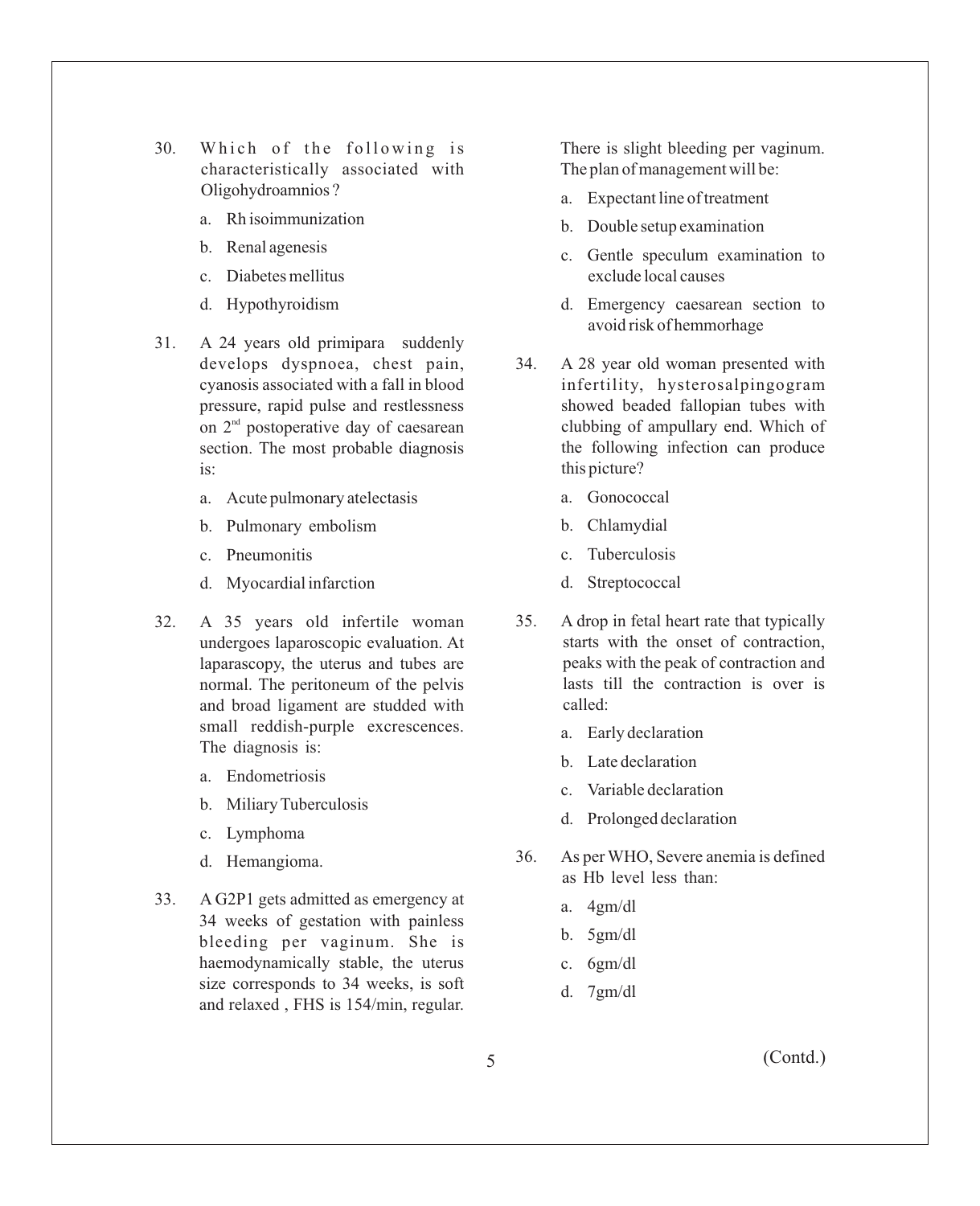- 37. The most frequent presentation in twin pregnancy:
	- a. Vertex and breech
	- b. Vertex and vertex
	- c. Breech and breech
	- d. Breech and shoulder
- 38. Couvelaire uterus is seen in:
	- a. Vasa previa
	- b. Placenta accreta
	- c. Abruptio placentae
	- d. Placenta previa
- 39. Which of the following malformation in a newborn is specific for diabetic mother ?
	- a. Tracheo-esophageal Fistula
	- b. Caudal regression
	- c. Duodenal atresia
	- d. Meningomyelocele
- 40. The most frequent cause of acute pelvic inflammatory disease is :
	- a. Staphylococcus
	- b. Tubercular bacilli
	- c. Gonococcus
	- d. Streptococcus
- 41. A 25 years old women is having amenorrhoea since she underwent curettage for incomplete septic abortion 6 months back. Urine for pregnancy test is negative. Her possible diagnosis is:
	- a. Tuberculosis
	- b. Hypothyroidism
- c. Asherman syndrome
- d. Sheehan syndrome
- 42. Which of the following is the most common cause of first trimester abortion ?
	- a. TORCH infection
	- b. APLA[Antiphospholipid antibodies]
	- c. Chromosomal aberration
	- d. Diabetes mellitus
- 43. The most common indication for emergency hysterectomy for postpartum hemorrhage is:
	- a. Placenta accrete
	- b. Uterine rupture
	- c. Uterine atony
	- d. Extension of a low transverse incision
- 44. In which of the following Gynecological surgeries, Ureteric injuries are most likely to occur?
	- a. Wertheim hysterectomy
	- b. Manchester operation
	- c. Vaginal hysterectomy
	- d. Sacrospinous fixation of the vault
- 45. Which of the following is the most common type of carcinoma cervix?
	- a. Squamous cell carcinoma
	- b. Adeno carcinoma
	- c. Adeno squamous carcinoma
	- d. Clear cell carcinoma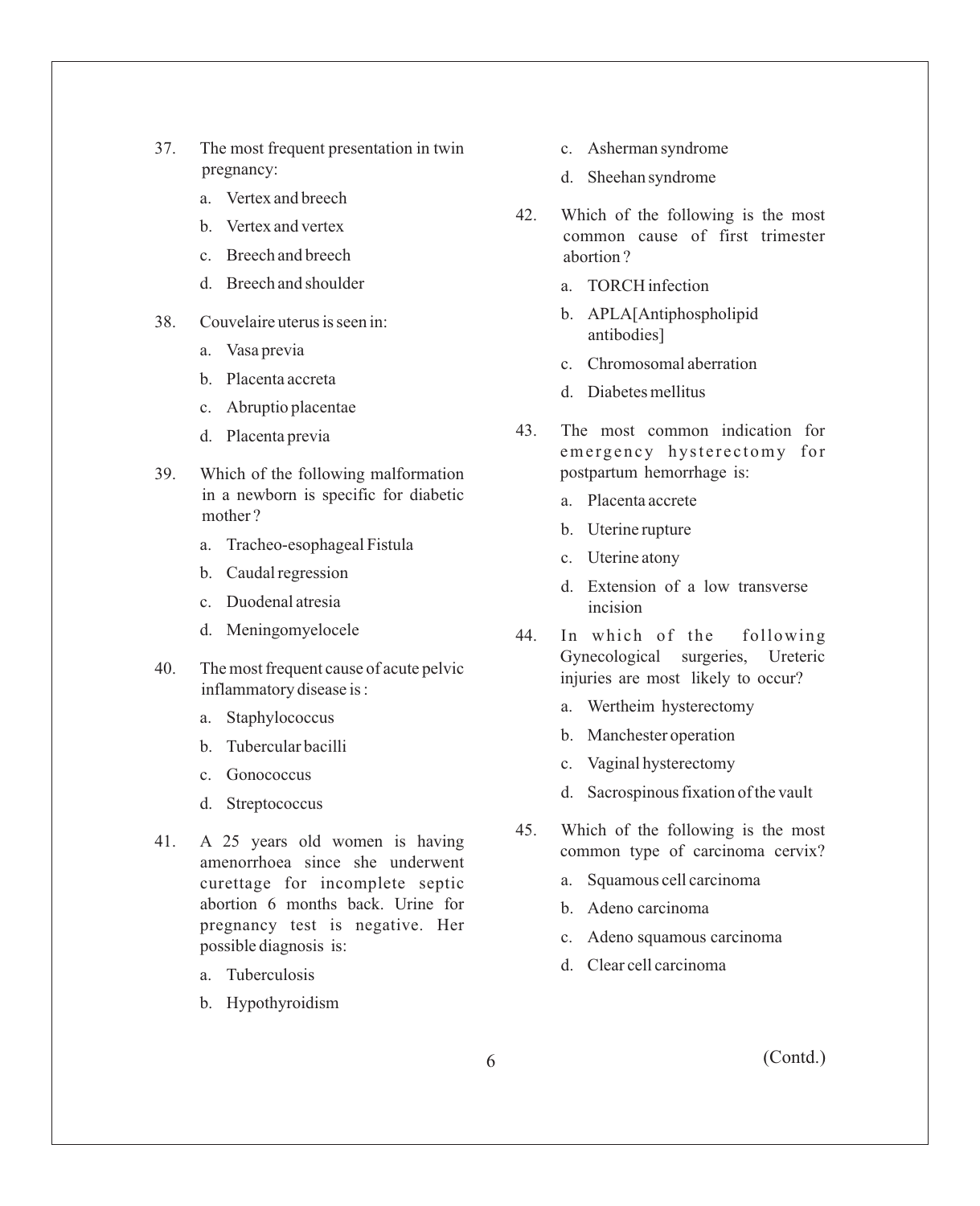- 46. Uterine artery is a branch of:
	- a. Common iliac arteries
	- b. Internal iliac arteries
	- c. External iliac arteries
	- d. Abdominal aorta
- 47. In which of the following conditions, misoprostol is not to be used for Induction of labor ?
	- a. Preeclampsia
	- b. Postmaturity
	- c. Previous caesarean section
	- d. Intra uterine death.
- 48. A primigravida had a forceps delivery and she gave birth to a 3.7 Kg baby. The episiotomy tear was found to have extended through sphincter of the rectum but the rectal mucosa was intact. How would you classify this extension of episiotomy?
	- a. First degree tear
	- b. Second degree tear
	- c. Third degree tear
	- d. Fourth degree tear
- 49. In a primigravida in labor at term with a non-rotated vertex presentation at station +2, cord prolapse occurs with the cervix fully dilated and the fetus alive. Treatment of choice is:
	- a. Ventouse assisted delivery
	- b. Caesarean section
	- c. Forceps delivery
- d. Internal podalic version followed by breech extraction
- 50. A22 year old P1 visits her doctor 7 days postpartum because she is concerned that she is still bleeding from the vagina. The doctor reassured her after examination that bloody lochia can last upto
	- a. One week
	- b. Two weeks
	- c. Three weeks
	- d. Four weeks
- 51. Vaccine associated with Intussusception is:
	- a. Varicella Vaccine
	- b. Rota virus Vaccine
	- c. Hepatitis A Vaccine
	- d. Oral Polio Vaccine
- 52. Which of the following is stigmata of Varicella-Zoster Virus fetopathy?
	- a. Congenital heart disease
	- b. Cicatricial skin lesions
	- c. Hepatosplenomegaly
	- d. Neural tube defects
- 53. In which of the following infections, face is spared ?
	- a. Measles
	- b. Rickettsial disease
	- c. Scarlet fever
	- d. Infectious mononucleosis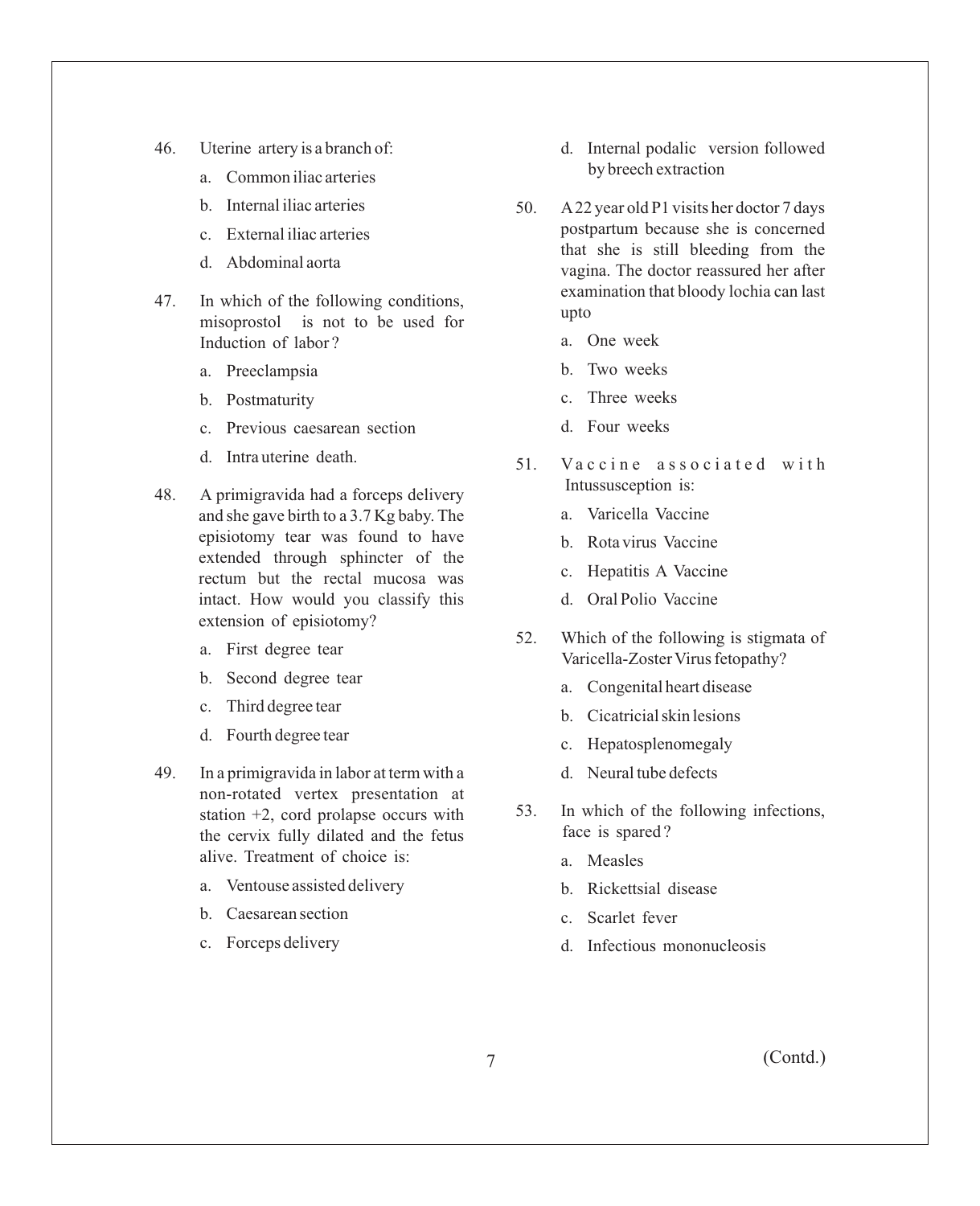- 54. Hand-Foot-and-Mouth disease is caused by:
	- a. Coxsackie virus
	- b. Cytomegalovirus
	- c. Adeno virus
	- d. Ebola virus.
- 55. Which of the following is an important extramedullary site of relapse in a 6 year old child suffering from Acute Lymphoblastic Leukemia?
	- a. Testes
	- b. Lungs
	- c. Liver
	- d. Lymph node
- 56. Commonest complication of mumps is:
	- a. Meningoencephalitis
	- b. Orchitis
	- c. Arthritis
	- d. Myocarditis
- 57. A patient has anti-mongoloid slant, low-set notched ears, hypoplasia of thymus, VSD, esophageal atresia and hypocalcaemic seizures. The diagnosis is:
	- a. Down Syndrome
	- b. Pierre Robin Syndrome
	- c. Di George Syndrome
	- d. Vater anomaly
- 58. Which of the following immunodeficiency syndromes is X-linked recessive ?
- a. Ataxia telangiectasia
- b. Wiskott-Aldrich syndrome
- c. Severe Combined Immunodeficiency Syndrome
- d. Di-George syndrome
- 59. Which of the following bacterial infections produce most lethal poisonous toxin?
	- a. Clostridium tetani
	- b. Clostridium botulinum
	- c. Clostridium difficile
	- d. Clostridium butyricum
- 60. Most useful anti-bacterial in the treatment of Brucellosis is
	- a. Clarithromycin
	- b. Doxycycline
	- c. Third generation Cephalosporins
	- d. Gentamycin
- 61. Hitselberger's sign may be present in:
	- a. Angiofibroma
	- b. Otosclerosis
	- c. Acoustic Neuroma
	- d. Meniere's Disease
- 62. Which antibiotic should be avoided in infectious mononucleosis:
	- a. Azithromycin
	- b. Ampicillin
	- c. Ciprofloxacin
	- d. Clindamycin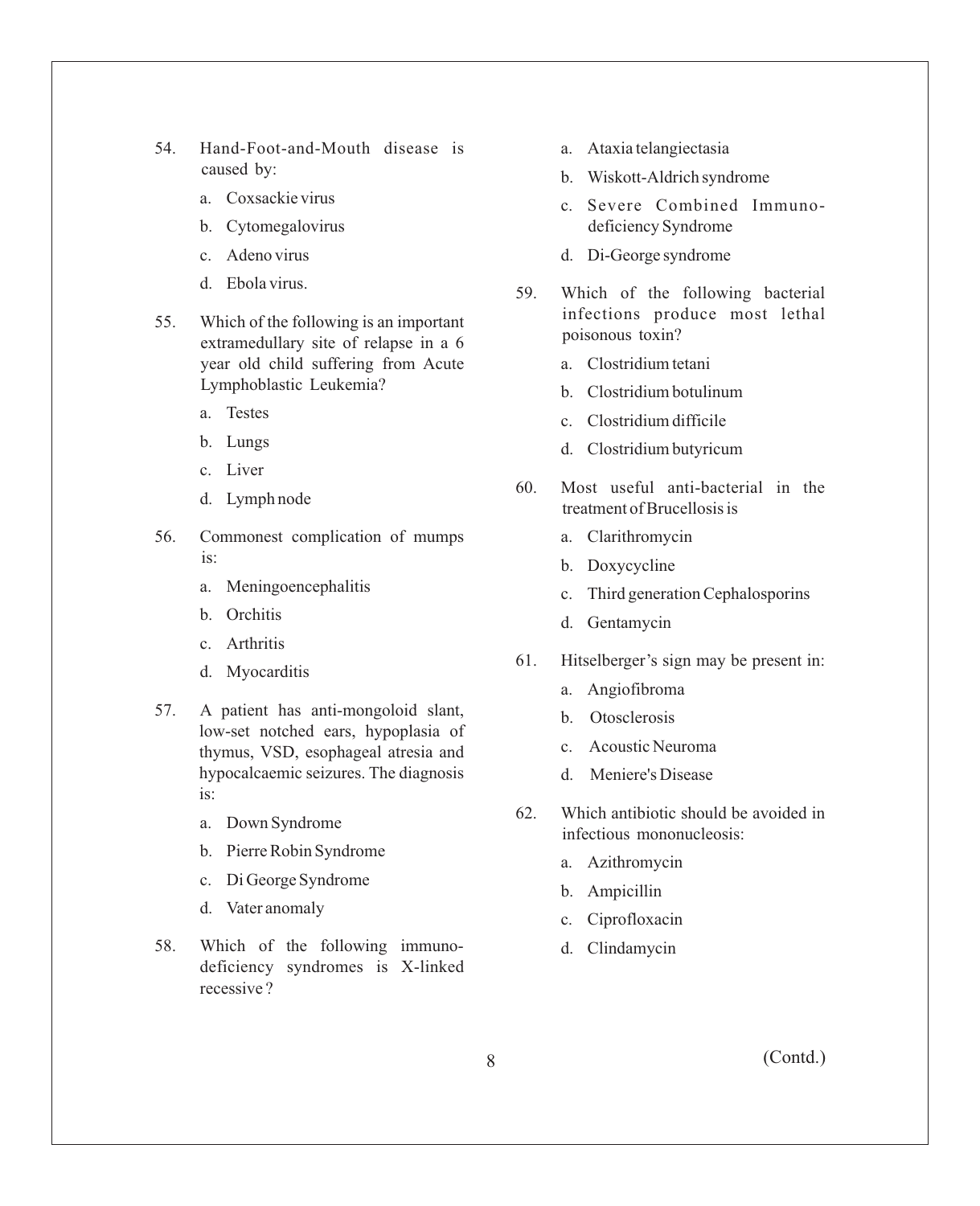- 63. Heimlich's maneuver may be needed in:
	- a. Foreign body in larynx
	- b. Foreign body in right bronchus
	- c. Foreign body in oesophagus
	- d. Foreign body in nose
- 64. Fungal ball is most commonly seen in:
	- a. Sphenoid sinus
	- b. Frontal sinus
	- c. Ethmoid sinus
	- d. Maxillary sinus
- 65. Distance of posterior ethmoidal artery from anterior lacrimal crest is:
	- a. 36 mm
	- b. 45 mm
	- c. 18 mm
	- d. 9 mm
- 66. Which of the following indicators is not considered for Physical Quality of Life Index?
	- a. Life expectancy at birth
	- b. Life expectancy at age one
	- c. Infant mortality
	- d. Literacy
- 67. Which of the following is not true for a case control study?
	- a. Proceeds from effect to cause
	- b. Starts with the disease
- c. Generally yields only estimate of relative risk
- d. Not suitable when the disease under investigation is rare
- 68. Serial interval is a measure of:
	- a. Gap between the onset of primary case and secondary cases
	- b. Gap between minimum and maximum incubation period
	- c. Difference between specificity and sensitivity
	- d. Secondary attack rate
- 69. All of the following are examples of nominal scale except:
	- a. Age
	- b. Sex
	- c. Body weight
	- d. Socioeconomic status
- 70. Which out of the following is not alive attenuated vaccine?
	- a. BCG
	- b. Oral polio
	- c. Diphtheria
	- d. Measles
- 71. Specificity of a test is its ability to identify correctly the:
	- a. True positives
	- b. False positives
	- c. True negatives
	- d. False negatives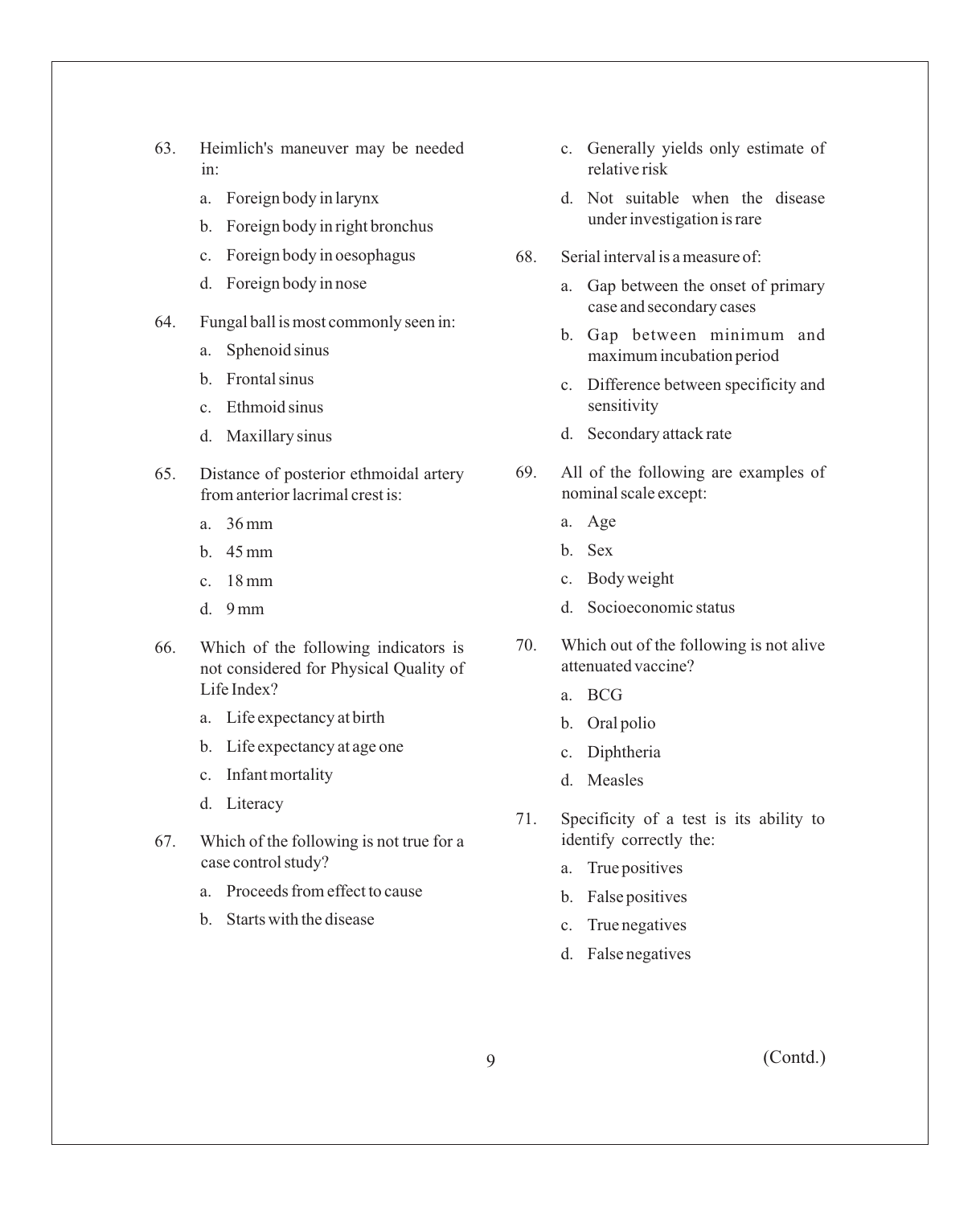- 72. A child aged 12 months upto 5 years is labeled as having fast breathing when the respiratory rate is:
	- a. 60 breaths per minute or more
	- b. 50 breaths per minute or more
	- c. 45 breaths per minute or more
	- d. 40 breaths per minute or more
- 73. Percentage of individuals who show a positive reaction to standard tuberculin test denotes:
	- a. Prevalence of infection
	- b. Prevalence of disease
	- c. Incidence of infection
	- d. Incidence of new cases
- 74. Which out of the following is not a bactericidal drug?
	- a. Rifampicin
	- b. INH
	- c. Ethambutol
	- d. Pyrazinamide
- 75. Indicator for prevalence of hepatitis B virus is:
	- a. HBs Ag
	- b. Anti HBs
	- c. HBc Ag
	- d. Anti HBc
- 76. What is the concentration of sodium in reduced osmolarity ORS?
	- a. 10 mmol/litre
	- b. 20 mmol/litre
	- c. 65 mmol/litre
	- d. 75 mmol/litre
- 77. Which of the following is regarded as the most sensitive index of recent transmission of malaria in a locality?
	- a. Spleen rate
	- b. Parasite rate
	- c. Infant parasite rate
	- d. Proportional case rate
- 78. Which out of the following pathogens causes syphilis?
	- a. Neisseria gonorrhoeae
	- b. Treponema pallidum
	- c. Haemophilus ducreyi
	- d. Candida albicans
- 79. For patients with tuberculosis, which of the following signs for case definition of AIDS surveillance is not considered as a minor sign?
	- a. Persistent cough for more than one month
	- b. Generalized lymphadenopathy
	- c. Oropharyngeal candidiasis
	- d. Chronic progressive herpes simplex infection
- 80. For prevention of CHD, the consumption of saturated fats must be limited to:
	- a. less than 10 per cent of the total energy intake
	- b. less than 20 per cent of the total energy intake
	- c. less than 30 per cent of the total energy intake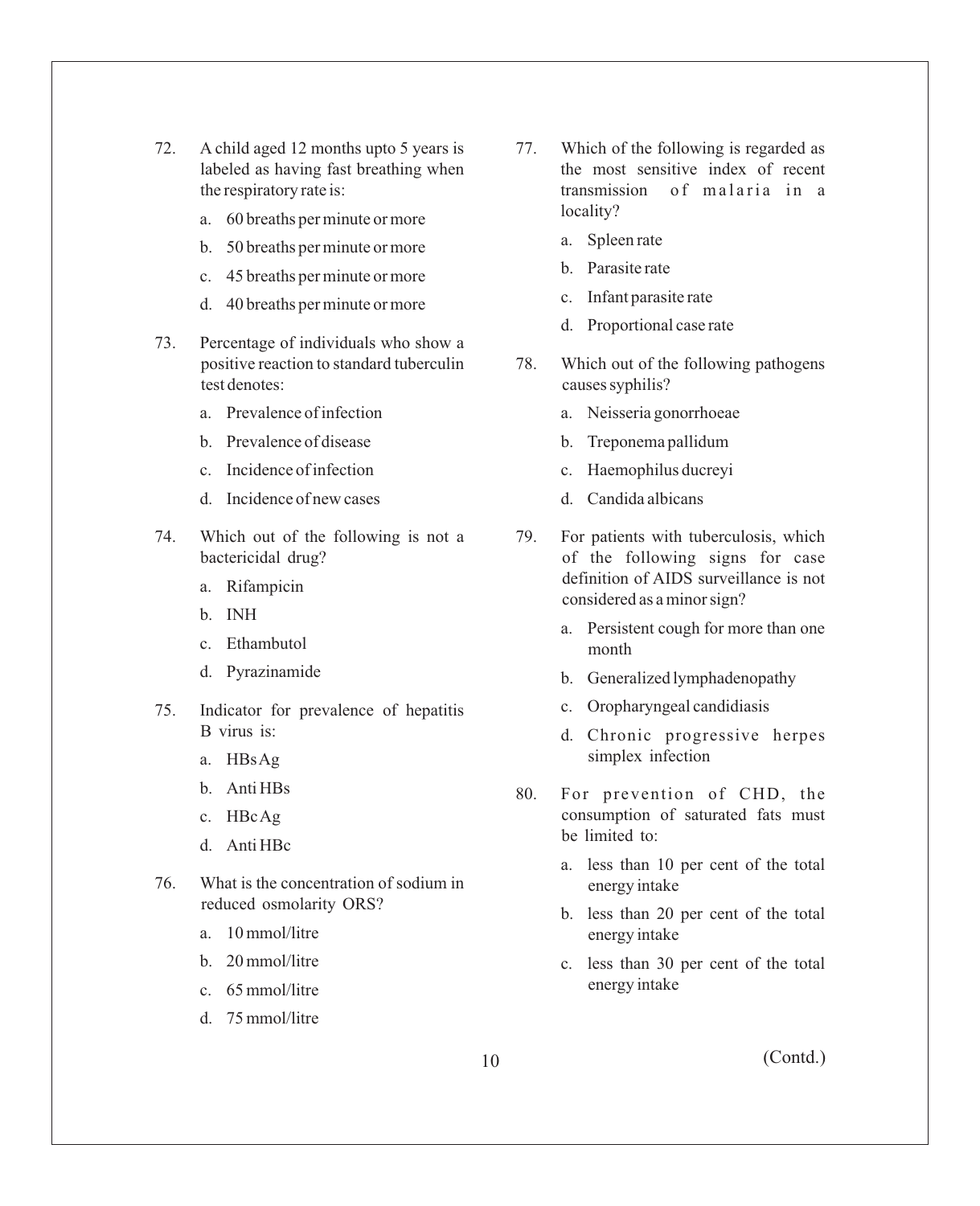- d. less than 40 per cent of the total energy intake
- 81. Which of the following is associated with Epstein-Barr virus?
	- a. Hepatocellular carcinoma
	- b. Burkitt's lymphoma
	- c. Kaposi's sarcoma
	- d. Cancer cervix
- 82. Height in centimetres minus 100 gives you:
	- a. Quetelet's index
	- b. Ponderal index
	- c. Brocca index
	- d. Corpulence index
- 83. Which of the following would mean severe visual impairment?
	- a. Visual acuity worse than 6/18
	- b. Visual acuity worse than 6/60
	- c. Visual acuity worse than 3/60
	- d. Visual acuity worse than 1/60
- 84. Which of the following conditions in a child calls for immediate tranfer to Special Newborn Care Unit?
	- a. Severe pallor
	- b. Irritability
	- c. Weight less than 1800 g
	- d. Central cyanosis
- 85. What is the sex ratio in India as per the 2011 Census?
	- a. 927
- b. 933
- c. 934
- d. 940
- 86. Mala D contains:
	- a. Levonorgestrel
	- b. Norethisterone acetate
	- c. Desogestrel
	- d. Lynestrenol
- 87. Uterine fundus can be felt at the lower border of umbelicus at:
	- a. 12 weeks of pregnancy
	- b. 20 weeks of pregnancy
	- c. 24 weeks of pregnancy
	- d. 28 weeks of pregnancy
- 88. Which of the following statements is not ,true about breast milk?
	- a. Contains more cystine than cow's milk
	- b. Contains more methionine than cow's milk
	- c. Contains more linoleic acid than cow's milk
	- d. Contains more lactose than cow's milk
- 89. Which out of the following food items has a low glycaemic index?
	- a. Whole grains
	- b. Corn flakes
	- c. Baked potato
	- d. White bread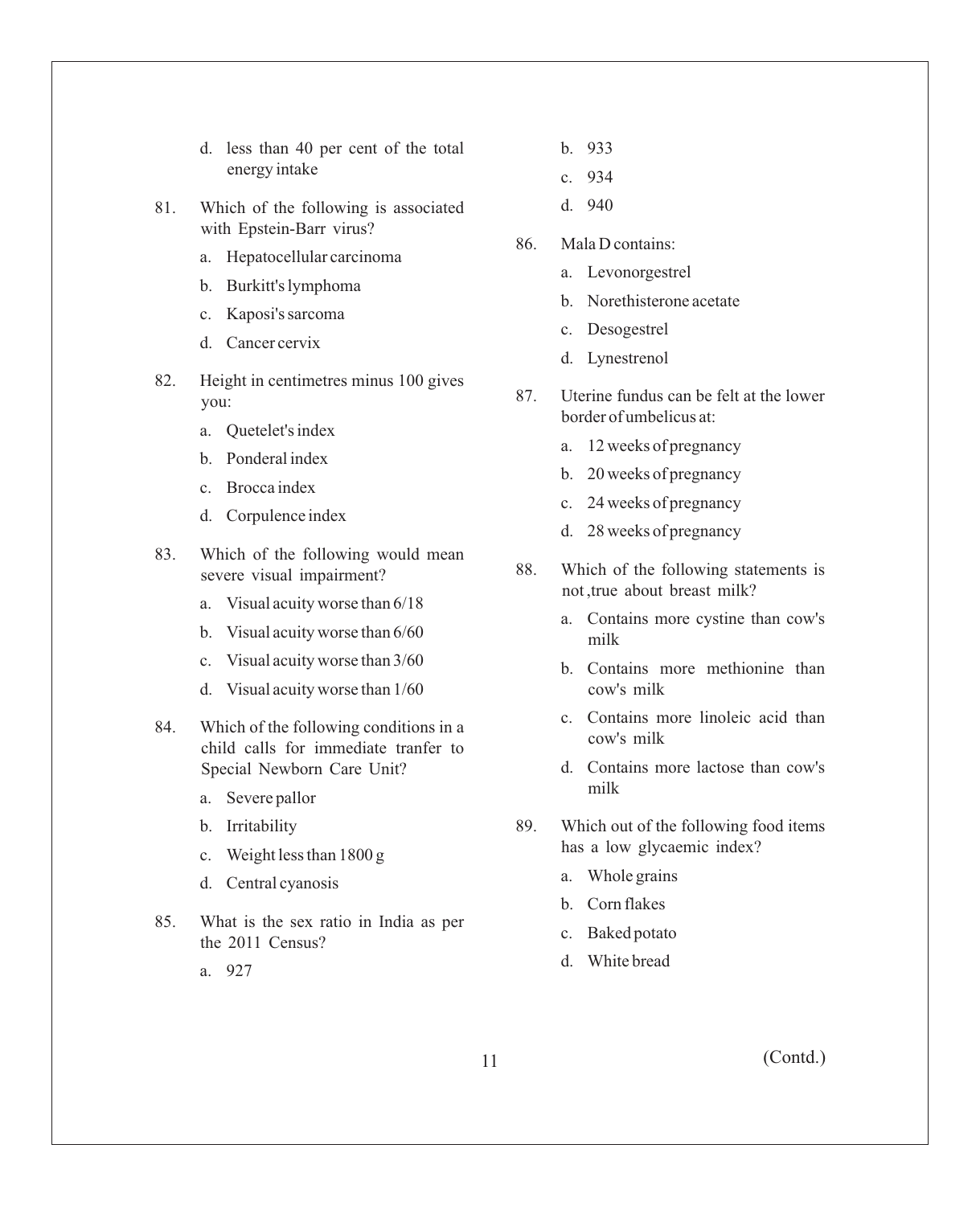- 90. Which out of the following has been found to be a sensitive indicator of environmental iodine deficiency?
	- a. Prevalence of cretinism
	- b. Measurement of thyroid function
	- c. Neonatal hypothyroidism
	- d. Adult hypothyroidism
- 91. Softening of water is recommended when the hardness exceeds:
	- a. 50 mg per litre
	- b. 75 mg per litre
	- c. 150 mg per litre
	- d. 300 mg per litre
- 92. What is the maximum sound pressure limit people can tolerate without substantial damage to their hearing?
	- a. 40 dB
	- b. 65 dB
	- c. 85 dB
	- d. 120 dB
- 93. Which of the following insecticides is not a synthetic pyrethroid?
	- a. Pyrethrum
	- b. Resethrin
	- c. Tetramethrin
	- d. Prothrin
- 94. The recommended treatment option for black plastic bags meant for categories '5', '9' & '10' of bio-medical waste is:
	- a. Autoclaving
	- b. Microwaving
- c. Chemical treatment
- d. Disposal in secured landfill
- 95. Which out of the following is not a measure of dispersion?
	- a. Range
	- b. Median
	- c. Average deviation
	- d. Standard deviation
- 96. Diatoms in bone-marrow are characteristicof death due to:
	- a. Putrefaction
	- b. Choking
	- c. Strangulation
	- d. Drowning
- 97. Jouleburns are seen in:
	- a. Lightening stroke
	- b. Electrocution
	- c. Flame burns
	- d. Blast injuries
- 98. The common site of rupture of hymen in a virgin is:
	- a. Anterior
	- b. Posterior
	- c. Postero-lateral
	- d. Antero-lateral
- 99. Time limit for exhumation in India is:
	- a. 1 year
	- b. 10 Years
	- c. 20Years
	- d. No limit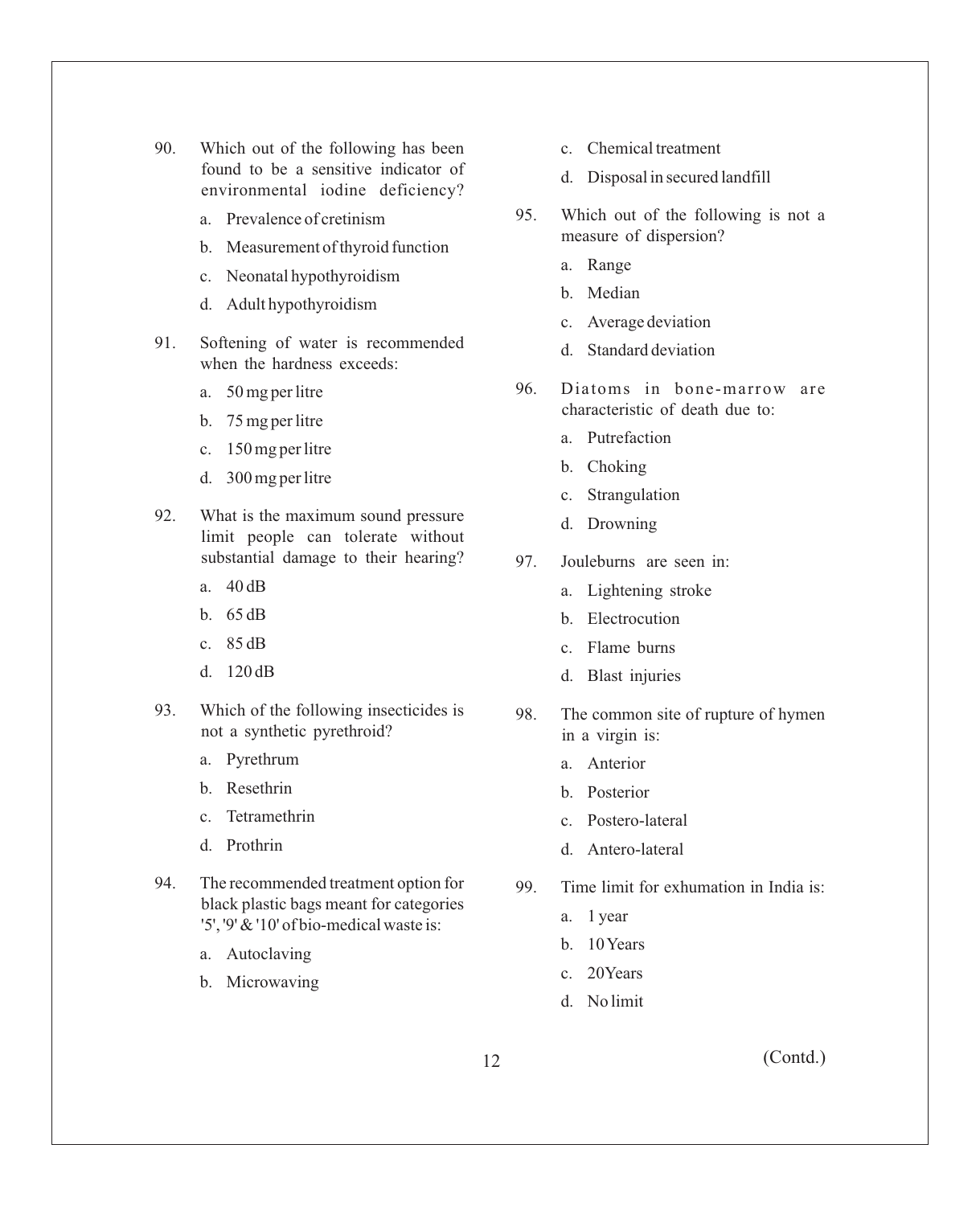- 100. "Lefacis sympathique" is seen in:
	- a. Hanging
	- b. Strangulation
	- c. Smothering
	- d. Electrocution
- 101. Spalding Sign is diagnostic of:
	- a. Prematurity
	- b. Postmaturity
	- c. Foetal death
	- d. Hydrocephalus
- 102. Burking is combination of smothering and:
	- a. Throttling
	- b. Gagging
	- c. Mugging
	- d. Traumatic asphyxia
- 103. Whip lash injury is seen in:
	- a. Brain
	- b. Spine
	- c. Lungs
	- d. Heart
- 104. Counter-coup injury is seen in:
	- a. Brain
	- b. Stomach
	- c. Spleen
	- d. Heart
- 105. Lucid interval is seen in:
	- a. Subarachnoid haemorrhage
- b. Acute subdural haemorrhage
- c. Chronic subdural haemorrhage
- d. Extradural haemorrhage
- 106. A tingling or shock like sensation which radiates into the arms, down in the back when the patient flexes the head is known as:
	- a. Laseque's sign
	- b. Fabere sign
	- c. Romberg's sign
	- d. Barber chair sign
- 107. Levodopa is most effective in relieving:
	- a. Tremors
	- b. Rigidity
	- c. Hypokinesis
	- d. All of the above
- 108. Tram line calcification is seen in:
	- a. Ependymoma
	- b. Meningioma
	- c. Glioblatoma multiforme
	- d. Struge Weber Syndrome
- 109. All may produce neuropathy except:
	- a. Chloroquine
	- b. Pyrazinamide
	- c. Nitrofurantoin
	- d. Emetine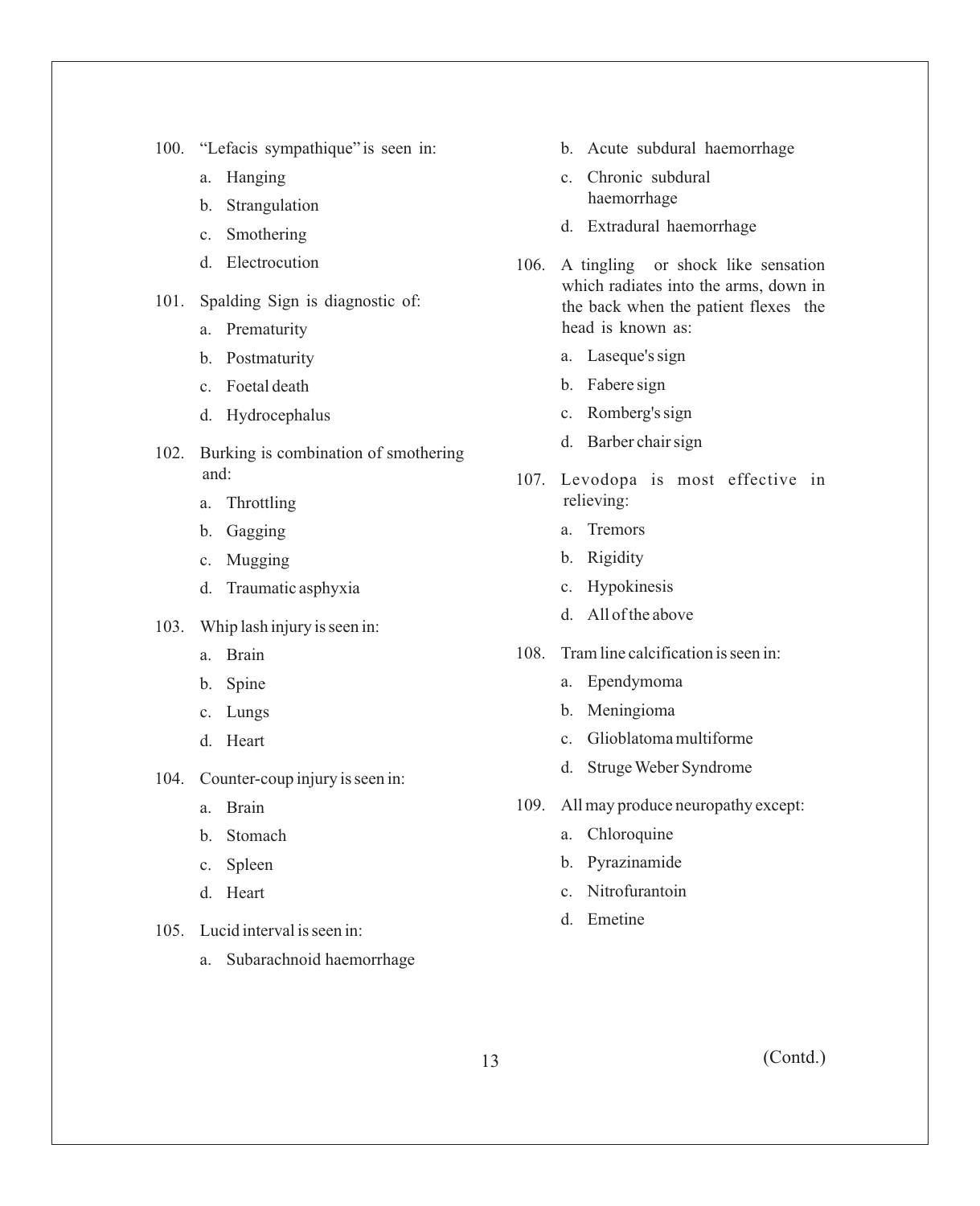- 110. Normal pressure hydrocephalous is characterized by all of the following except:
	- a. Dementia
	- b. Seizures
	- c. Incontinence
	- d. Ataxic- apraxic gait
- 111. Ophthalmoplegia is a sign in all except:
	- a. Tangier's disease
	- b. Leigh Syndrome
	- c. Ataxia telangiectasia
	- d. Xeroderma pigmentosum
- 112. Wernicke's encephalopathy is due to deficiency of:
	- a. Thiamine
	- b. Riboflavin
	- c. Niacin
	- d. Biotin
- 113. All of the following are autosornal dominant except:
	- a. Wilson disease
	- b. Huntington's chorea
	- c. Acute Intermittent porphyria
	- d. Familial Alzheimer disease
- 114. Diabetic Pseudotabes is:
	- a. Distral Sensorimotor polynueropathy
	- b. Diabetic amytrophy
	- c. Sensory Neuropathy
	- d. Autonomic Neuropathy
- 115. Lumbago Sciatica Syndrome results in numbness in the distribution of nerve root:
	- a. L4
	- b. L5
	- c. S1
	- d. S2
- 116. Injury to ulnar nerve results in:
	- a. Wrist Drop
	- b. Inability to appose the thumb
	- c. Impaired adduction and abduction of the fingers
	- d. Atrophy of muscles of the thinar eminence
- 117. The term Pancake heart is used in reference to:
	- a. ASD
	- b. Mild Pulmonary Stenosis
	- c. VSD
	- d. Straight back syndrome
- 118. Tumor plop sound is:
	- a. Early systolic sound
	- b. Early diastolic sound
	- c. Mid diastolic sound
	- d. Late diastolic sound
- 119. Is not a feature of Metabolic Syndrome:
	- a. Fasting serum glucose >110 mg/dl
	- b. Abdominal obesity
	- c. Hypertension
	- d. Serum Low density Lipoprotein  $> 140$  mg/dl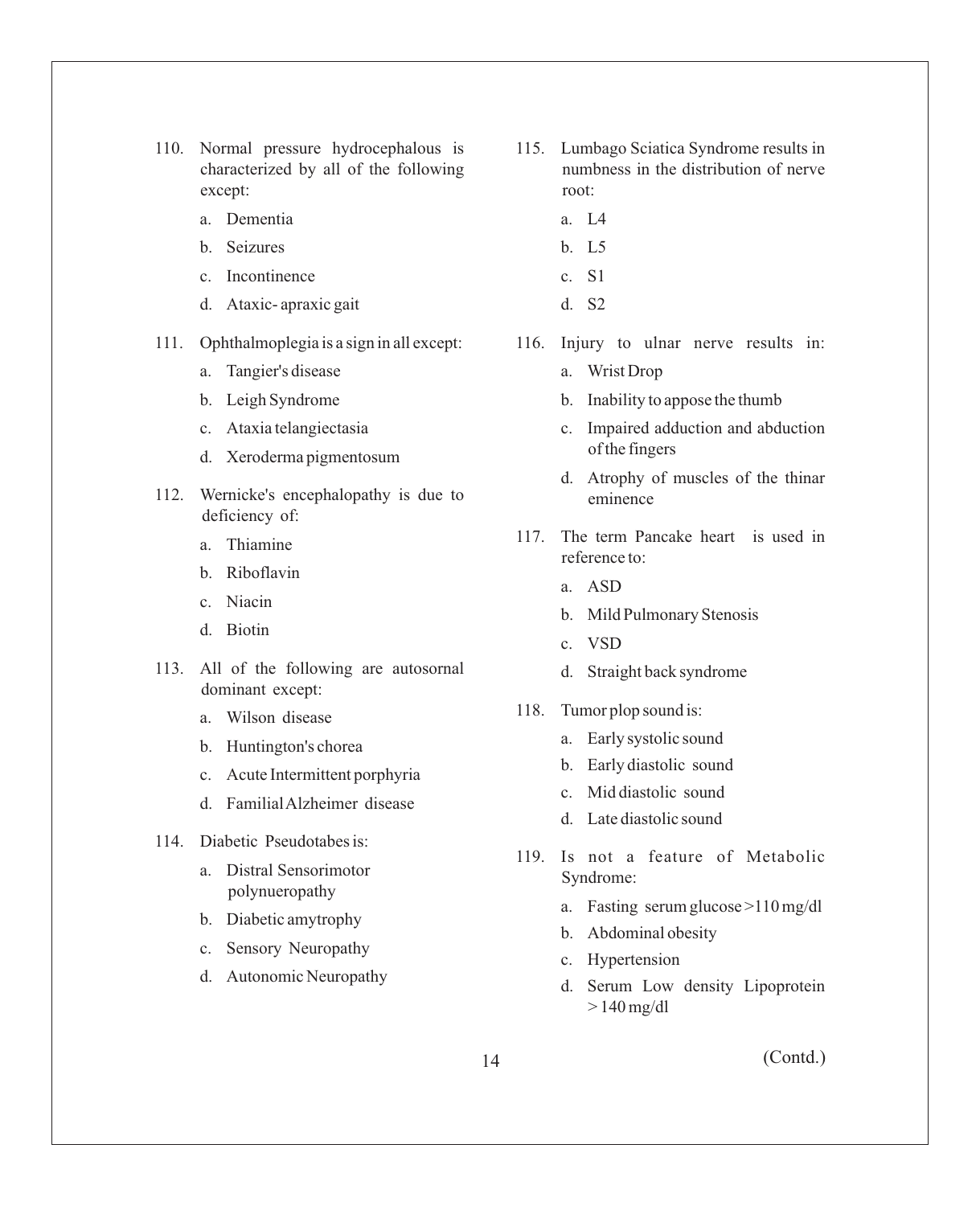- 120. Ewart's sign suggest the diagnosis of:
	- a. Aortic aneurysm
	- b. Constrictive effusive pericarditis
	- c. Pericardial Effusion
	- d. Plueral Effusion
- 121. Is not a component of Beck's Triad:
	- a. A decline in systolic arterial pressure
	- b. Arising venous pressure
	- c. Aquiet heart
	- d. Cardiomegaly as X ray chest
- 122. Most common major manifestation of acute Rheumatic Fever is:
	- a. Carditis
	- b. Arthritis
	- c. Erythema marginatum
	- d. Chorea
- 123. All of the following conditions are associated with normal ESR in rheumatic heart disease except:
	- a. Without Rheumatic activity
	- b. Chorea
	- c. CHF
	- d. Anemia
- 124. Most common cause of aneurysm of ascending aorta is:
	- a. Atherosclerosis
	- b. Syphilis
- c. Takayasa Aortitis
- d. Cystic medial degeneration
- 125. Characterstic pathophysiologic abnormality in hypertrophic cardiomyopathy is:
	- a. Systolic dysfunction
	- b. Diastolic dysfunction
	- c. Outflow tract gradient
	- d. All of the above
- 126. Major cause of nonischaemic dilated cardiomyopathy is:
	- a. Idiopathic
	- b. Alcohol
	- c. Cocaine abuse
	- d. Anthracycline toxicity
- 127. Commonest site of defect in ventricular septum is:
	- a. Membranous septum
	- b. The inlet septum
	- c. The trabecular septum
	- d. The infundibular septum
- 128. MVP is associated most commonly with:
	- a. Ehlers Danlos syndrome
	- b. Osteogenesis imperfecta
	- c. Rubella syndrome
	- d. Noonan's syndrome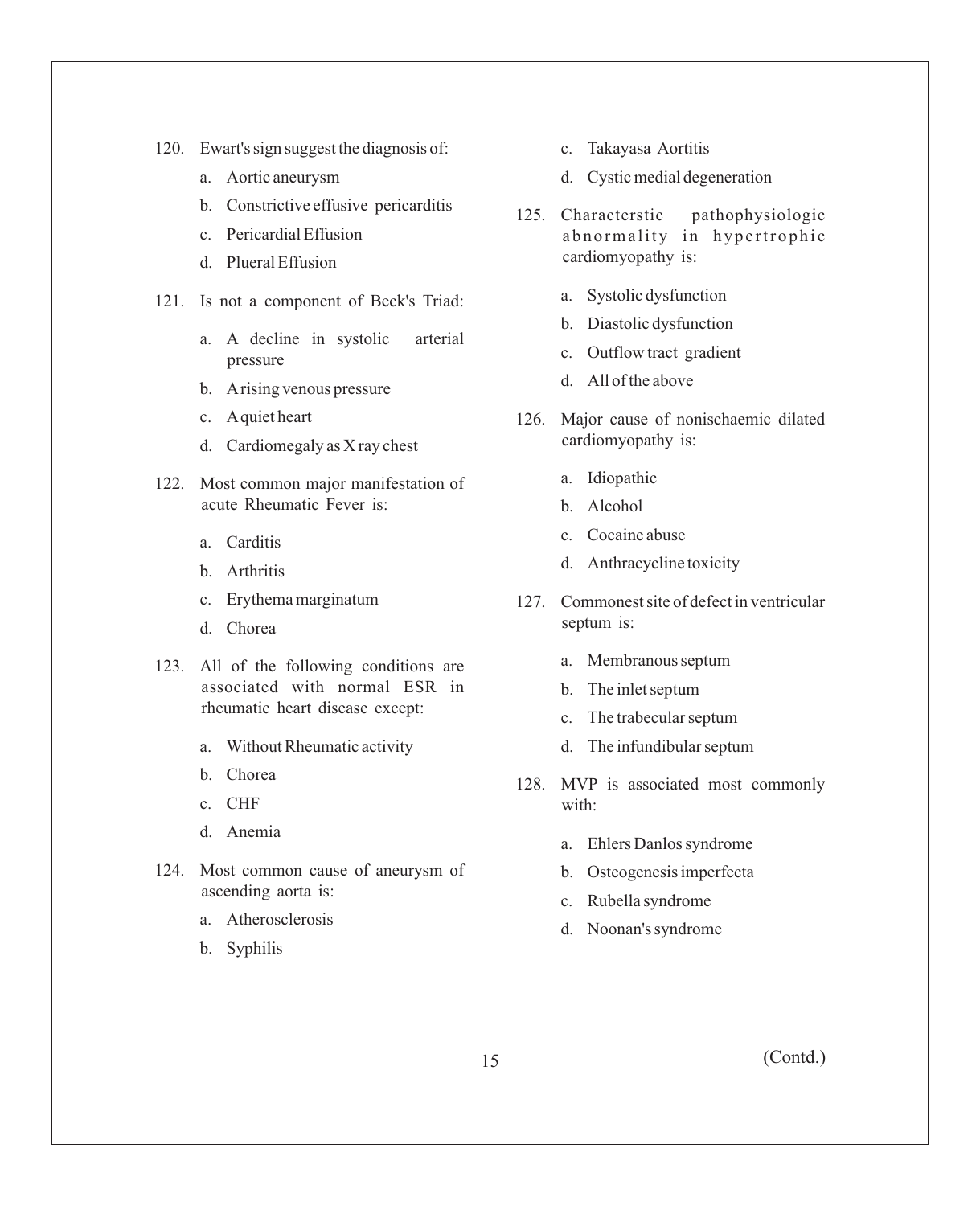- 129. The following tending during exercise test is associated with multivessel (or left main) coronary disease except:
	- a. Early onset of ST segment depression
	- b. Persistence of ST segment changes Late into the recovery phase
	- c. Sustained Ventricular tachycardia
	- d. ST segment elevation in lead aVR

## 130. Munchausen syndrome is:

- a. Factitious disorder
- b. Conversion
- c. Dissociation
- d. Malingering
- 131. Suicidal risk is seen in all except:
	- a. Personality disorder
	- b. Major depression
	- c. Schizophrenia
	- d. Somatisation disorder
- 132. The most prevalent excitatory transmitter in brain is:
	- a. GABA
	- b. Glutamate
	- c. Serotonin
	- d. Dopamine
- 133. Agoraphobea is:
	- a. Anxiety disorder
	- b. Panic disorder
	- c. Obsessive Compulsive disorder
	- d. All of the above
- 134. Is not an opoid Receptor?
	- a. Mu
	- b. Kappa
	- c. Delta
	- d. Gamma
- 135. Kleptomania is:
	- a. Delusion
	- b. Obsession
	- c. Impulse
	- d. Hallucination
- 136. Drug of choice in OCD:
	- a. Fluoxetine
	- b. Imipramine
	- c. Alprazolam
	- d. Chlorpromazine
- 137. Is not a schizophrenia subtypes?
	- a. Catatonic
	- b. Atonic
	- c. Paranoid
	- d. Residual
- 138. Antimalarial that should not be prescribed to patients of schizophrenia:
	- a. Quinine
	- b. Lumefantrine
	- c. Mefloquine
	- d. Primaquine
- 139. Treatment for vaginal warts is all, except:
	- a. Podophyllin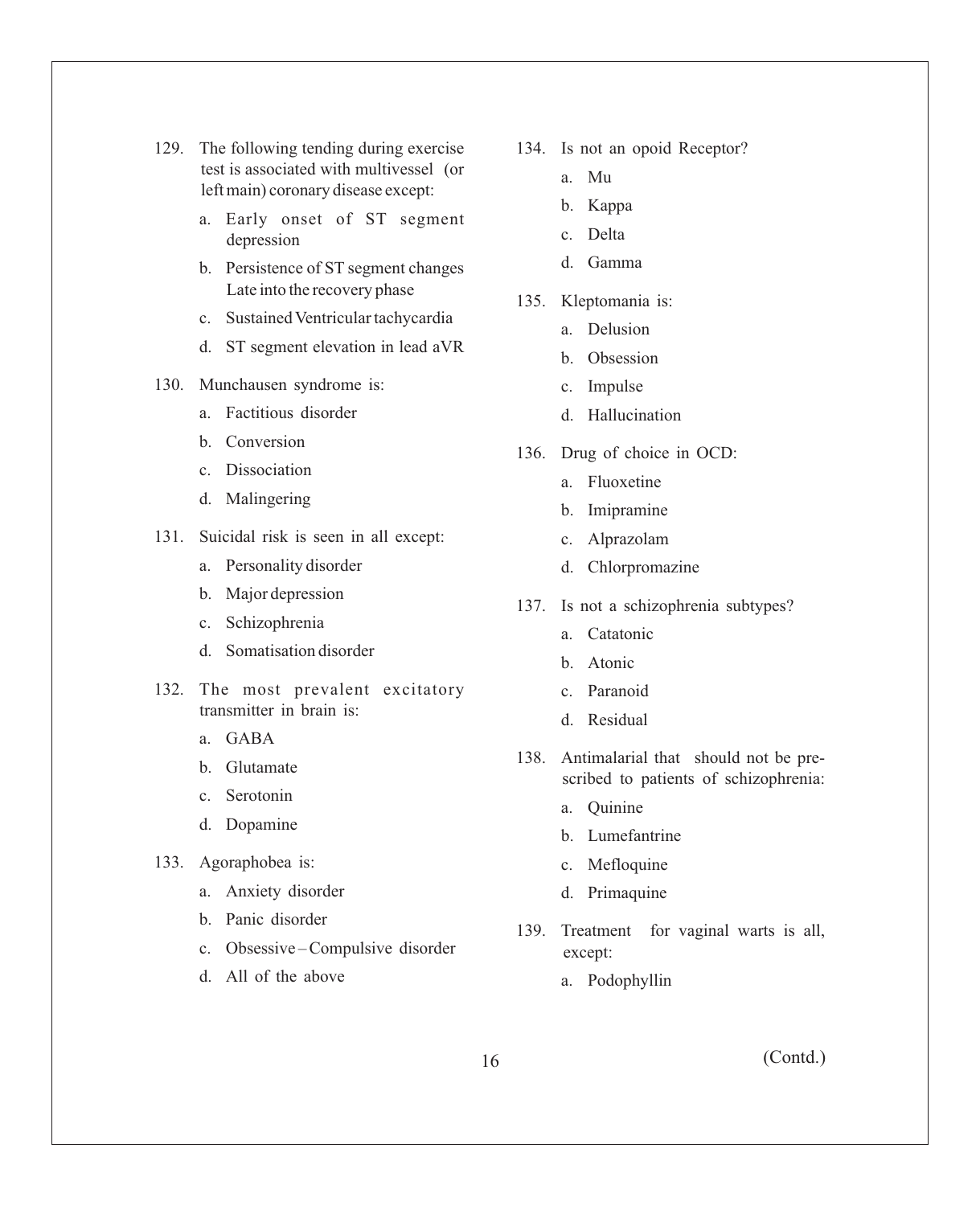- b. Miconazole
- c. Imiquimod
- d. Surgery
- 140. Bowen's disease is caused by :
	- a. Cold
	- b. Lead
	- c. Sulfonamide
	- d. Arsenic
- 141. Vagabond's disease is:
	- a. Pediculosis corporis
	- b. Scabies
	- c. Eczema
	- d. Ringworm
- 142. Chloroquine cause exacerbation of:
	- a. Malaria
	- b. Psoriasis
	- c. DLE
	- d. Photosensitivity
- 143. Tuberculosis of skin is called as:
	- a. Scrofuloderma
	- b. Lupus perino
	- c. Lupus profundus
	- d. Lupus vulgaris
- 144. All are antifibrotics except:
	- a. Penicillamine
	- b. Colchicine
	- c. Nifedipine
	- d. Relaxin
- 145. Most common form of contact dermatitis is :
	- a. Allergic contact dermatitis
	- b. Irritant contact dermatitis
	- c. Cumulative irritant dermatitis
	- d. Acute irritant dermatitis
- 146. Lepromin test is positive in:
	- a. Lepromatous leprosy
	- b. Indeterminate leprosy
	- c. Tuberculoid leprosy
	- d. Histoid leprosy
- 147. Culture medium for M. tuberculosis is:
	- a. LJ medium
	- b. NIH medium
	- c. LSS medium
	- d. SDAmedium
- 148. Most common organism causing UTI is:
	- a. E.coli
	- b. Proteus
	- c. Klebsiella
	- d. Staphylococcus
- 149. Which of the following bacteria act by increasing cAMP?
	- a. Vibrio cholera
	- b. Staphylococcus aureus
	- c. E.coli
	- d. Salmonella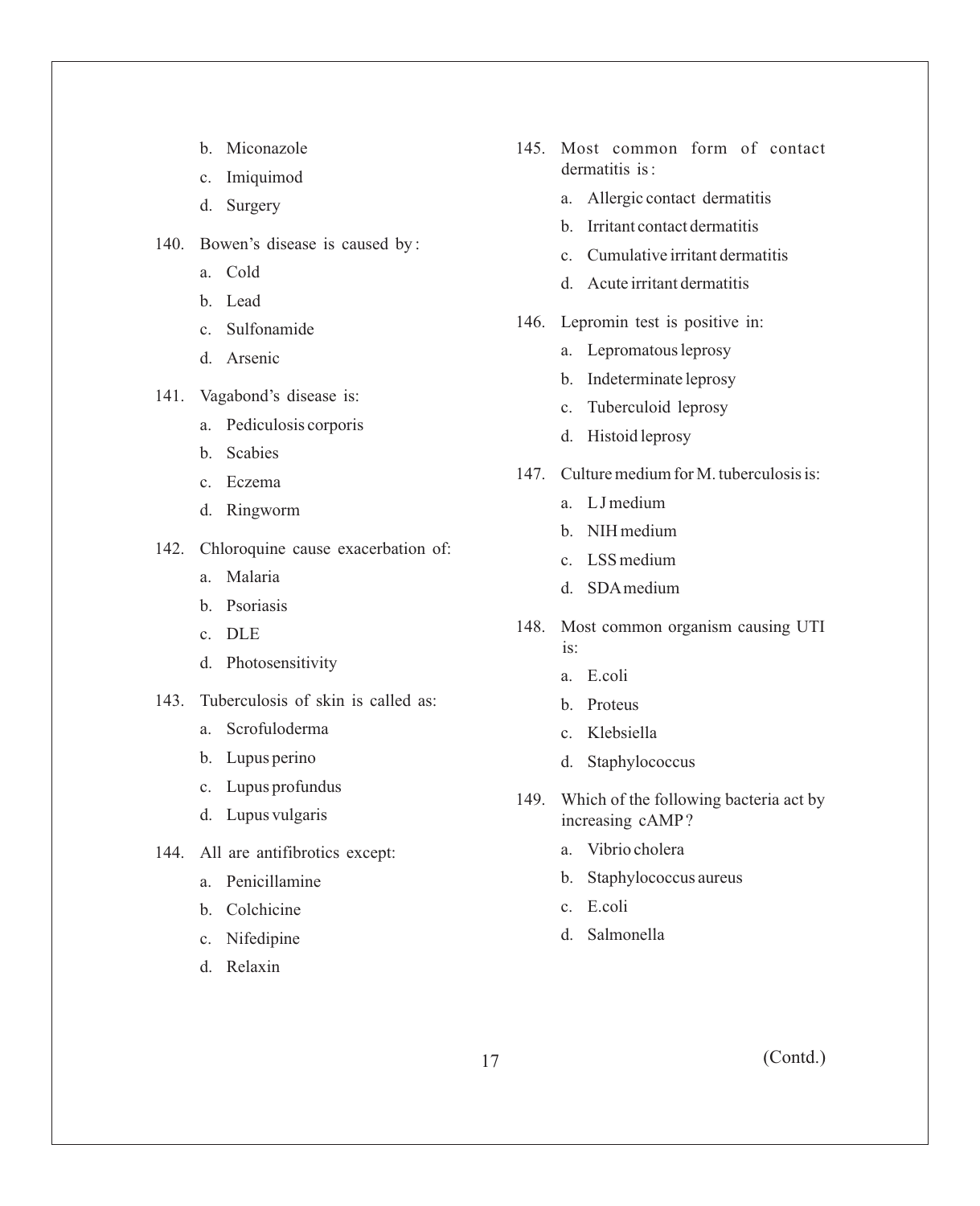- 150. Neil-Mooser reaction is used to diagnose:
	- a. Rickettsia
	- b. Chlamydiae
	- c. Mycoplasma
	- d. Legionella
- 151. Which of the following is transmitted by Rat urine?
	- a. Listeria
	- b. Leptospira
	- c. Legionella
	- d. Mycoplasma
- 152. Which of the following viral infection is transmitted by tick?
	- a. Japanese encephalitis
	- b. Dengue fever
	- c. Kyasanur Forest disease
	- d. Yellow fever
- 153. Hepatitis C virus is a:
	- a. Togavirus
	- b. Flavivirus
	- c. Filovirus
	- d. Retrovirus
- 154. True yeast is:
	- a. Candida
	- b. Cryptococcus
	- c. Trichosporon
	- d. Geotrichum
- 155. Autoinfection is seen with:
	- a. Ankylostoma
- b. Enterobius
- c. Echinococcus
- d. Ascaris
- 156. Alkaline diuresis is done for treatment of poisoning due to :
	- a. Morphine
	- b. Amphetamine
	- c. Phenobarbitone
	- d. Atropine
- 157. Which of the following drug is best for reducing protein urea in a diabetic patient?
	- a. Metoprolol
	- b. Perindopril
	- c. Chlorthiazide
	- d. Clonidine
- 158. All are used in the treatment of hot flushes except :
	- a. Tamoxifen
	- b. Vanlafaxine
	- c. Gabapentin
	- d. Clonidine
- 159. Which among the following antiepileptic drugs does not produce hepatic microsomal enzyme induction?
	- a. Phenobarbitone
	- b. Carbamazepine
	- c. Phenytoin
	- d. Sodium valproate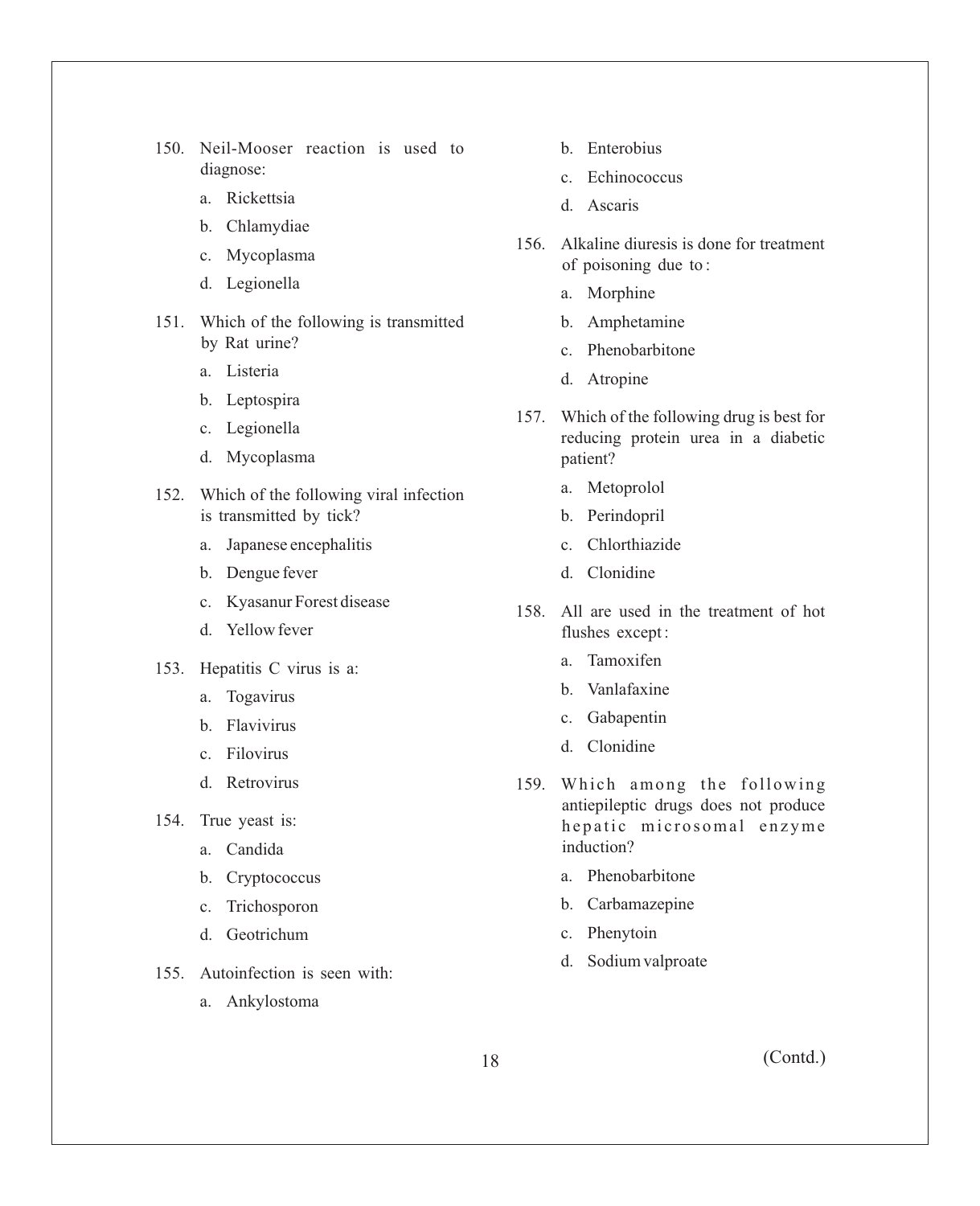- 160. Which of the following statement about erythropoietin is false?
	- a. It is used for treatment of anemia due to chronic renal failure
	- b. It results in decrease in reticulocyte count
	- c. It decrease the requirement of blood transfusion
	- d. It can cause hypertension
- 161. Drugs commonly used against enteric fever are all except :
	- a. Amikacin
	- b. Ciprofloxacin
	- c. Ceftriaxone
	- d. Azithromycin
- 162. Drug of choice in a patient with severe complicated falciparum malaria is :
	- a. Chloroquine
	- b. Quinine
	- c. Artesunate
	- d. Artemether
- 163. Which of the following proton pump inhibitor has enzyme inhibitory activity?
	- a. Rabeprazole
	- b. Lansoprazole
	- c. Pentoprazole
	- d. Omeprazole
- 164. The drug not used in acute asthma is :
	- a. Salbutamol
- b. Ipratropium bromide
- c. Montelukast
- d. Hydrocortisone
- 165. Which of the following drug is a long acting beta-2 agonist?
	- a. Albuterol
	- b. Salmeterol
	- c. Pirbuterol
	- d. Orciprenalin
- 166. Lesions of the lateral cerebellum cause all of the following, except:
	- a. Incoordination
	- b. Intention tremor
	- c. Resting tremor
	- d. Ataxia
- 167. Stability of alveoloi is maintained by:
	- a. Compliance of the lungs
	- b. Residual air in alveoli
	- c. Negative intrapleural pressure
	- d. Reduce surface tension by surfactant
- 168. Memory cells do not undergo apoptosis due to presence of which growth factor:
	- a. Platelet derived growth factor
	- b. Nerve growth factor
	- c. Insulin like growth factor
	- d. Fibroblast growth factor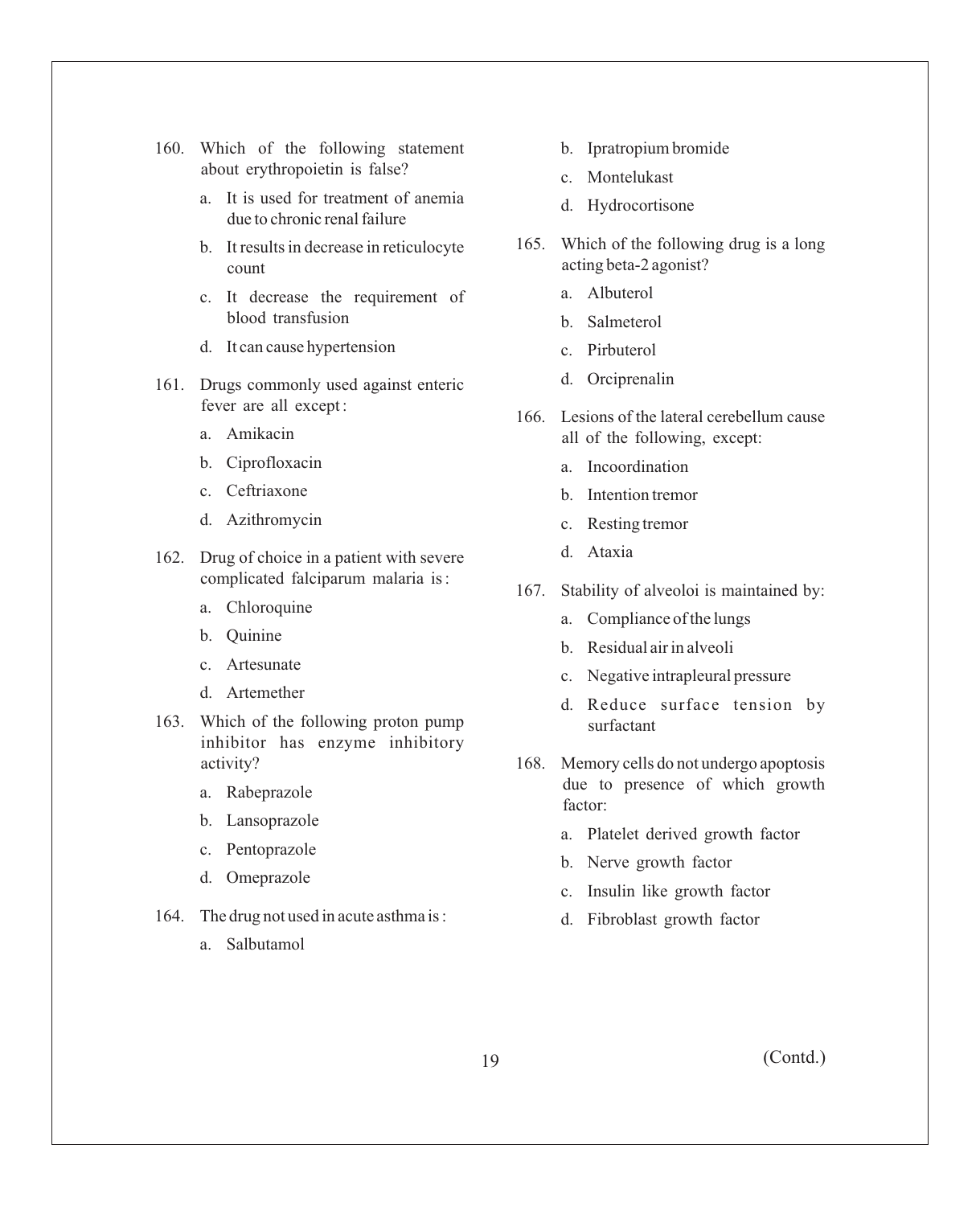- 169. Transection at mid pons level results in:
	- a. Asphyxia
	- b. Hyperventilation
	- c. Rapid and shallow breathing
	- d. Apneusis
- 170. In peripheral tissues which of the following contains substance P:
	- a. Plasma cell
	- b. Mast cell
	- c. Nerve terminal
	- d. Vascular endothelium
- 171. Cytotoxic T cells (CTL) are capable of recognizing:
	- a. Peptide antigens associated with major histocompatibility complex (MHC) molecules
	- b. Membrane-bound antigens
	- c. Cytoplasmic antigens
	- d. All of the above
- 172. Treatment for bleeding duodenal diverticulum is:
	- a. Diverticulectomy
	- b. Diverticulopexy
	- c. Diverticulization
	- d. Subtotal diverticulectomy
- 173. Which of the following hormones are not released in duodenum?
	- a. Gastrin
	- b. Motilin
	- c. Somatostatin
	- d. Pancreatic YY
- 174. Which of the following statements is/are true of the epidemiology and etiology of melanoma?
	- a. Most patients are diagnosed after 60 years of age
	- b. Skin color has no association with risk of melanoma
	- c. Sun exposure is the only risk factor for melanoma
	- d. The per capita incidence of melanoma is highest in Australia
- 175. All of the following are true regarding appendicitis, except:
	- a. McBurney's point lies one third of the way along a line drawn from the umbilicus to the right anterior superior iliac spine
	- b. The presence of an appendix mass necessitates immediate surgical intervention
	- c. Anormal white cell count excludes appendicitis
	- d. Loss of appetite is a common feature of acute appendicitis
- 176. With respect to gallstones which statement is true ?
	- a. Most people with gallstones are asymptomatic
	- b. CT is the imaging modality of choice in diagnosing gallstones
	- c. Approximately 90% of gallstones are visible on plain abdominal xray
	- d. Mirizzi's syndrome is caused by a stone in the common bile duct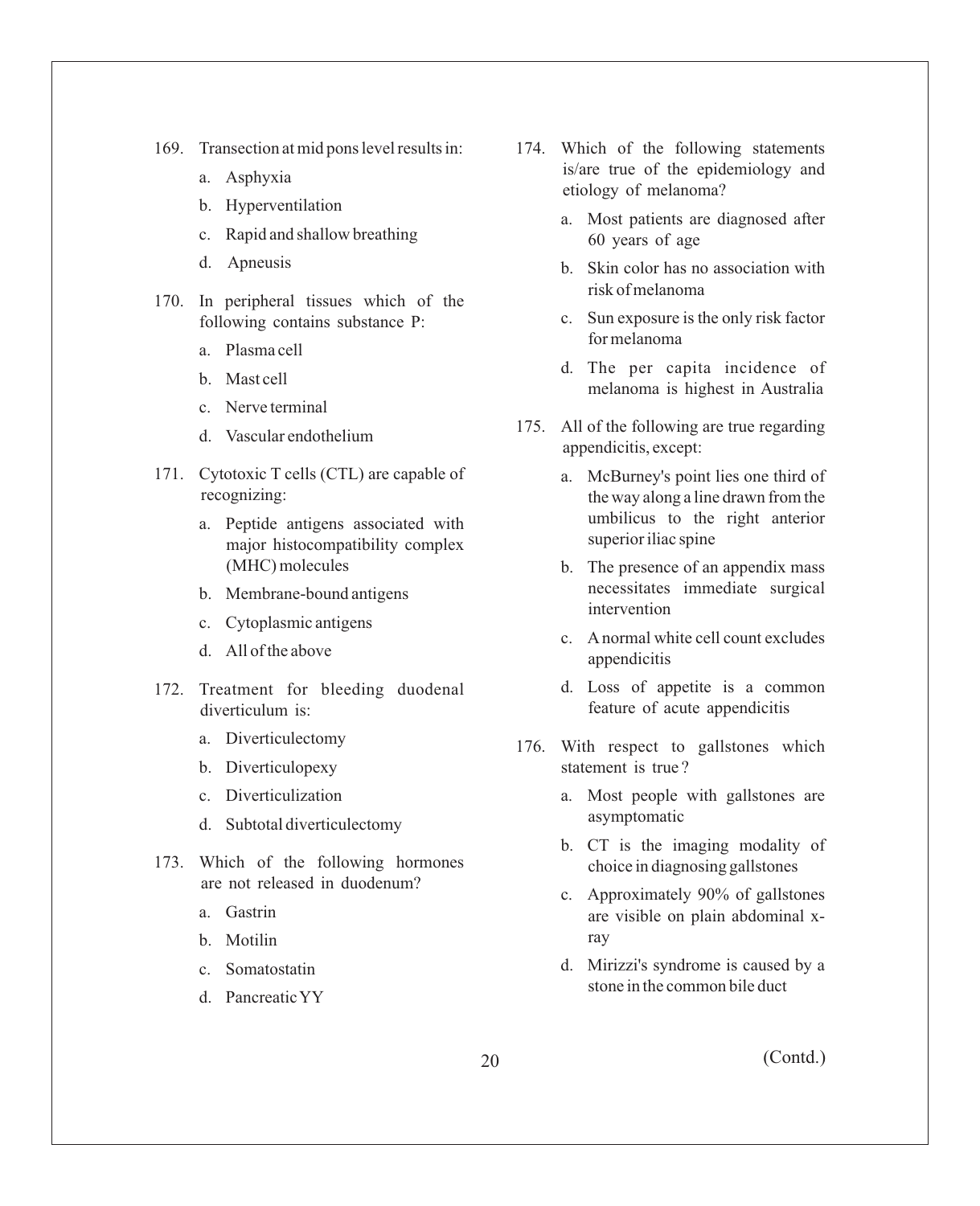- 177. About peptic ulcer disease, which statement is true?
	- a. A significant number of duodenal ulcers are caused by Helicobacter Pylori infection
	- b. A raised serum creatinine is a sign of a significant upper GI bleed
	- c. Triple therapy for H. Pylori eradication involves the combination of an H2 receptor antagonist, a proton pump inhibitor and an antibiotic
	- d. Following endoscopic therapy for a bleeding ulcer, a rebleed warrants immediate open surgical intervention
- 178. True statement about inguinal hernia  $i_{\mathcal{S}}$ 
	- a. A direct hernia passes through the deep inguinal ring into the inguinal canal
	- b. A femoral hernia is more common than an inguinal hernia in females
	- c. The inferior epigastric vessels lie medial to the deep inguinal ring
	- d. The floor of the inguinal canal is formed by the conjoint tendon
- 179. Which of the following statement is true about acute abdomen?
	- a. Mesenteric adenitis is a common cause of abdominal pain in children
	- b. The absence of free air on an erect chest x-ray excludes an intraabdominal perforation
- c. Free air under the right hemidiaphragm can be mistaken for gas within the stomach
- d. A raised serum amylase is diagnostic of acute pancreatitis
- 180. Which of the following statement is true about testicular pain?
	- a. Testicular torsion can present with lower abdominal pain
	- b. Testicular pain in children is commonly due to epididymoorchitis
	- c. Torsion can be easily excluded on careful clinical examination alone
	- d. A varicocoele will readily transilluminate
- 181. Which of the following statement is true about colorectal cancer?
	- a. Most tumours occur in the right side of the colon
	- b. Neo-adjuvant radiotherapy has no role in the management of rectal tumours
	- c. Left sided tumours are more likely to obstruct than right sided tumours
	- d. Colorectal cancer has been associated with a diet high in fibre and low in saturated fat
- 182. Which of the following statement is true about obstructive jaundice?
	- a. Obstructive jaundice is suggested by raised ASTand ALT
	- b. Malabsorption of vitamin D in jaundiced patients can affect the synthesis of coagulation factors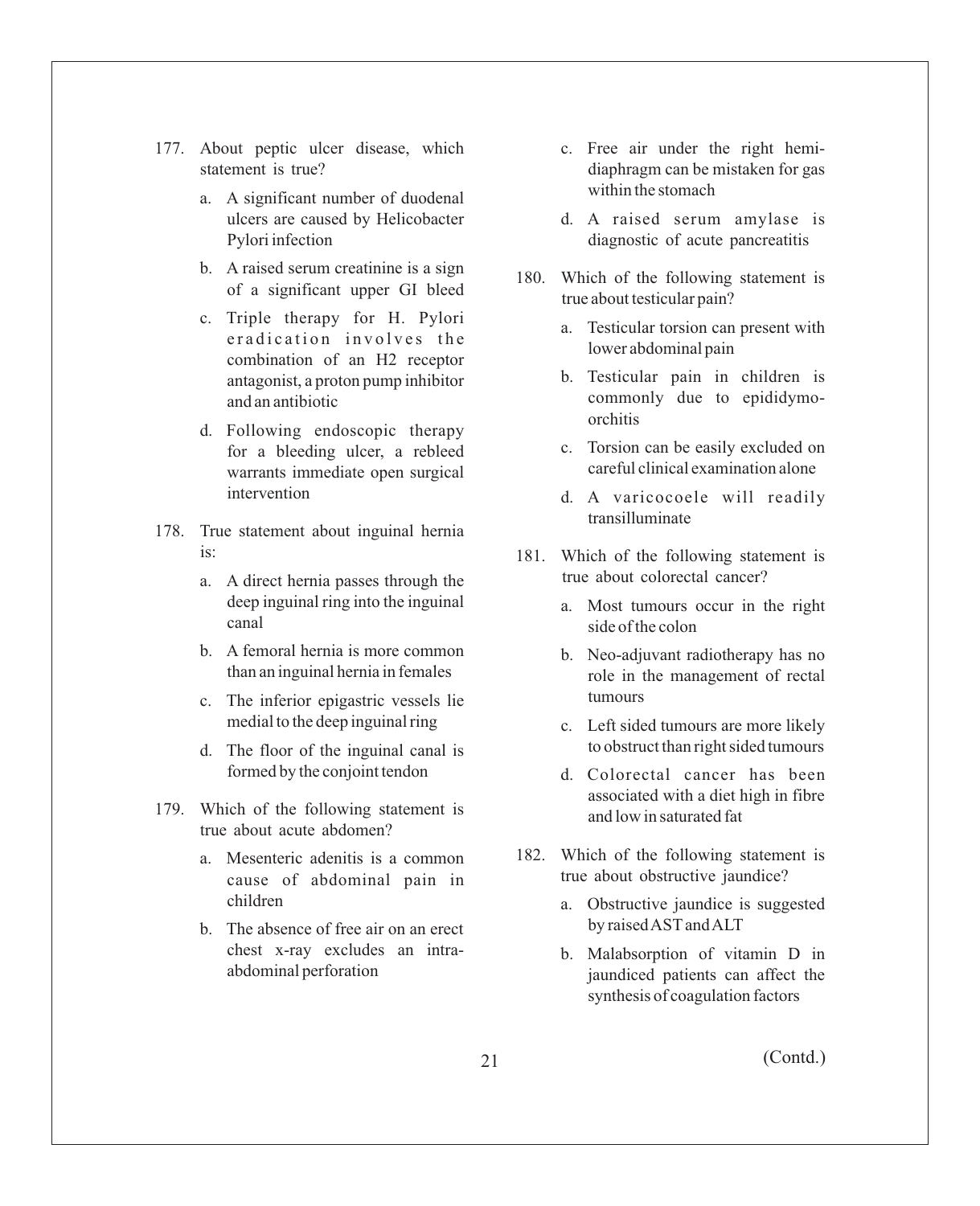- c. Endoscopic retrograde cholangiopancreatography (ERCP) is of diagnostic and therapeutic value in jaundiced patients
- d. Pale urine and dark stools are suggestive of obstructive jaundice
- 183. Which of the following statement is true about thyroid disease ?
	- a. Anaplastic carcinoma generally has a poor prognosis
	- b. Thyroid swelling characteristically do not move on swallowing
	- c. Hypocalcaemia following a total thyroidectomy is rare
	- d. The recurrent laryngeal nerve is a branch of the phrenic nerve
- 184. Which of the following statement is true about intestinal stomas?
	- a. Ileostomies should have a spout
	- b. Aright sided stoma is invariably an ileostomy
	- c. A Hartmann's procedure involves resection of a segment of colon and formation of an ileostomy
	- d. A loop ileostomy is usually permanent
- 185. In "catabolic" surgical patients, which of the following changes in body composition do not occur?
	- a. Lean body mass increases
	- b. Total body water increases
	- c. Adipose tissue decreases
	- d. Body weight decreases
- 186. The characteristic changes that follow a major operation or moderate to severe

injury do not include which of the following?

- a. Hypermetabolism
- b. Fever
- c. Tachypnea
- d. Hyperphagia
- 187. Which of the following condition is associated with increased risk of breast cancer?
	- a. Fibrocystic mastopathy
	- b. Severe hyperplasia
	- c. Atypical hyperplasia
	- d. Papillomatosis
- 188. Which of the following breast lesion is noninvasive malignancy ?
	- a. Intra ductal carcinoma of the comedo type
	- b. Tubular carcinoma and mucinous carcinoma
	- c. Infiltrating ductal carcinoma and lobular carcinoma
	- d. Medullary carcinoma, including atypical medullary lesions
- 189. Which of the following statement about thyroid is true ?
	- a. Thyroid is located anteriorly in the upper neck
	- b. Thyroid is located posteriorly in the upper neck
	- c. Thyroid is located anteriorly in the lower neck
	- d. Thyroid is located posteriorly in the lower neck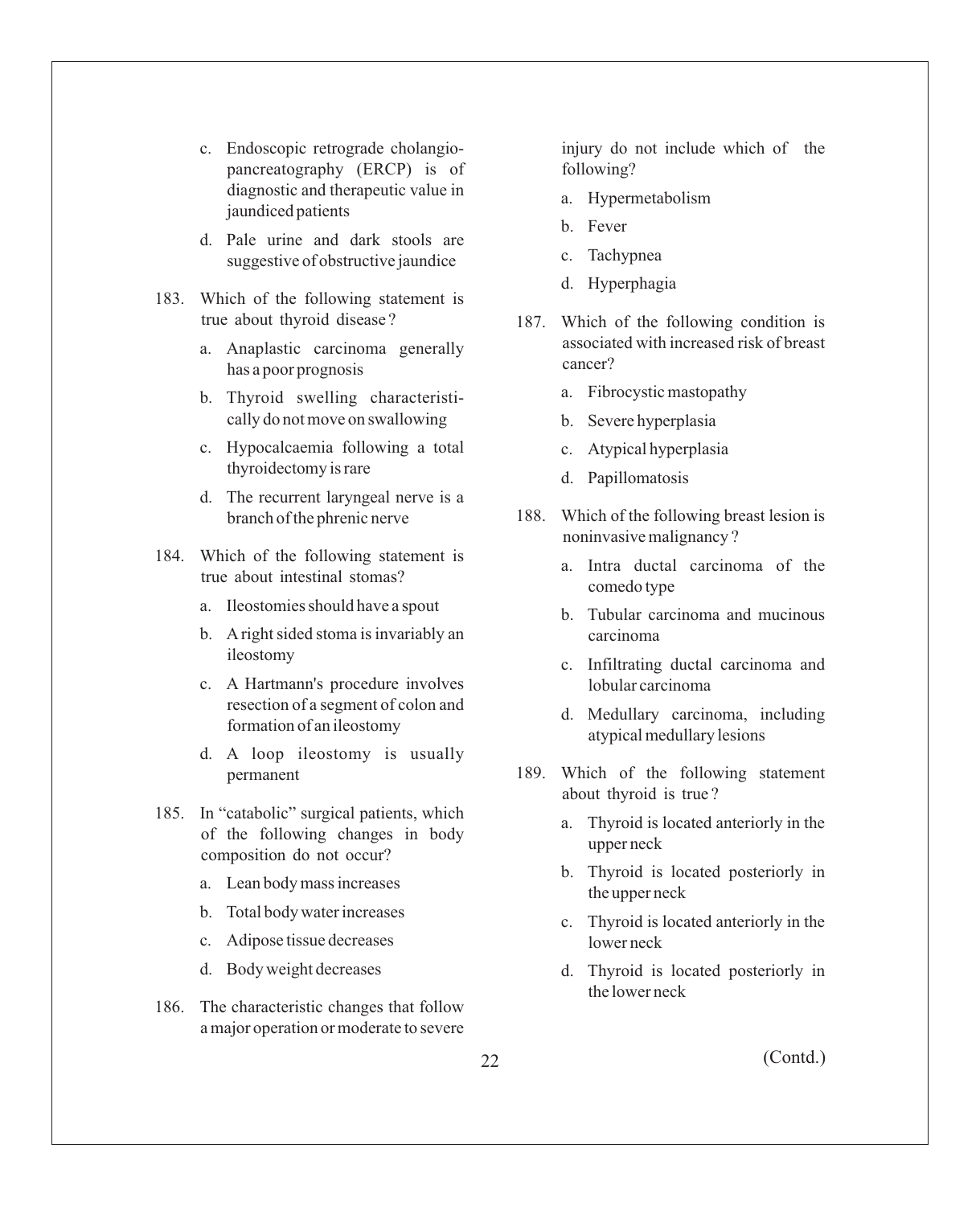- 190. What is the vertical extension of the thyroid in relation to the vertebrae ?
	- a. C4 to T1
	- b. C5 to T1
	- c. C6 to T1
	- d. C3 to T1
- 191. Painful ulcers in tongue are except:
	- a. Dental ulcers
	- b. Gummatous ulcers
	- c. Aphthous ulcers
	- d. Tubercular ulcers
- 192. Which of the following extra ocular muscles is not supplied by third cranial nerve?
	- a. Superior oblique
	- b. Inferior oblique
	- c. Superior rectus
	- d. Inferior rectus
- 193. Clubbing of fingers is the symptom of:
	- a. Cardiovascular disease
	- b. Respiratory disease
	- c. Hematological disease
	- d. Urinary tract disease
- 194. Most frequently fractured carpal bone is :
	- a. Lunate
	- b. Pisiform
	- c. Scaphoid
	- d. Hamate
- 195. Presence of Reed Stenberg cell is the characteristics of :
	- a. Non Hodgkin Lymphoma
	- b. Hodgkin's Lymphoma
	- c. Multiple myeloma
	- d. None of the above
- 196. True about cervical rib except:
	- a. Commonly unilateral and in some cases it is bilateral
	- b. It is more frequently encountered in the neck in right side
	- c. It is an extra rib present in the neck in about 5-10% of cases
	- d. It is the anterior tubercle of the transverse process of the  $7<sup>th</sup>$ cervical vertebra
- 197. Which of the statement is false regarding spinal anaesthesia?
	- a. Asmall amount of local anaesthetic is used
	- b. All the nerves are blocked below the level of anaesthesia
	- c. Can be done in thoracic region also
	- d. Postural puncture headache possible
- 198. Which of the following statement is false about epidydimis?
	- a. It is 6 meter in length
	- b. Has head body and tail
	- c. It is lined by small columnar epithelium
	- d. It is supplied by a branch of testicular artery